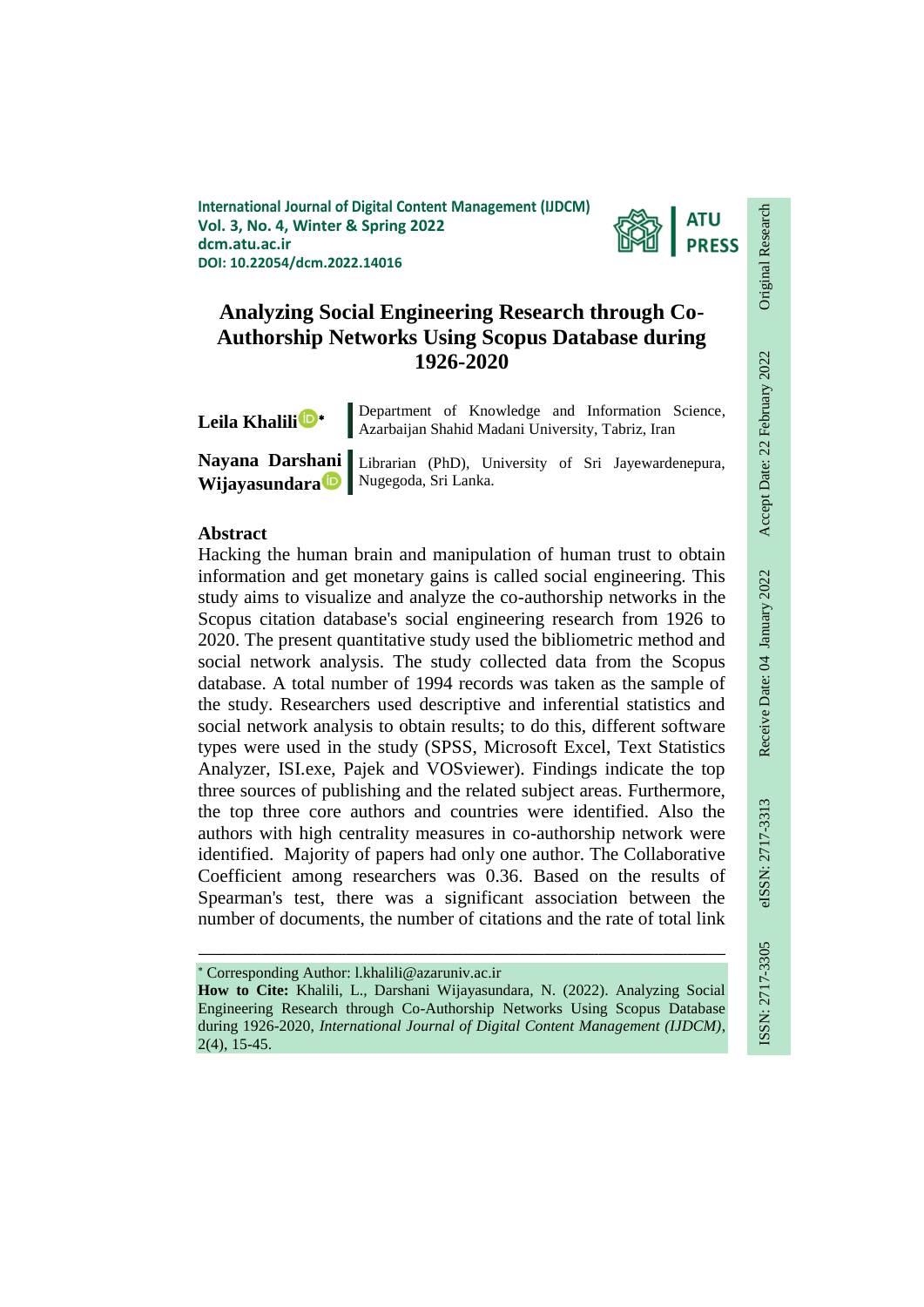strength of the countries. Likewise there was a positive and high significant association between degree and closeness centralities. The researchers' frequently used keywords in this area were social engineering, phishing, and information security; in addition, the frequency of keywords was not compatible with Zipf's Law. A small sample of keywords cannot properly follow the Zipf's distribution.

**Keywords:** Bibliometric, Co-authorship Networks, Centrality Measures, Social Engineering, Zipf's Law.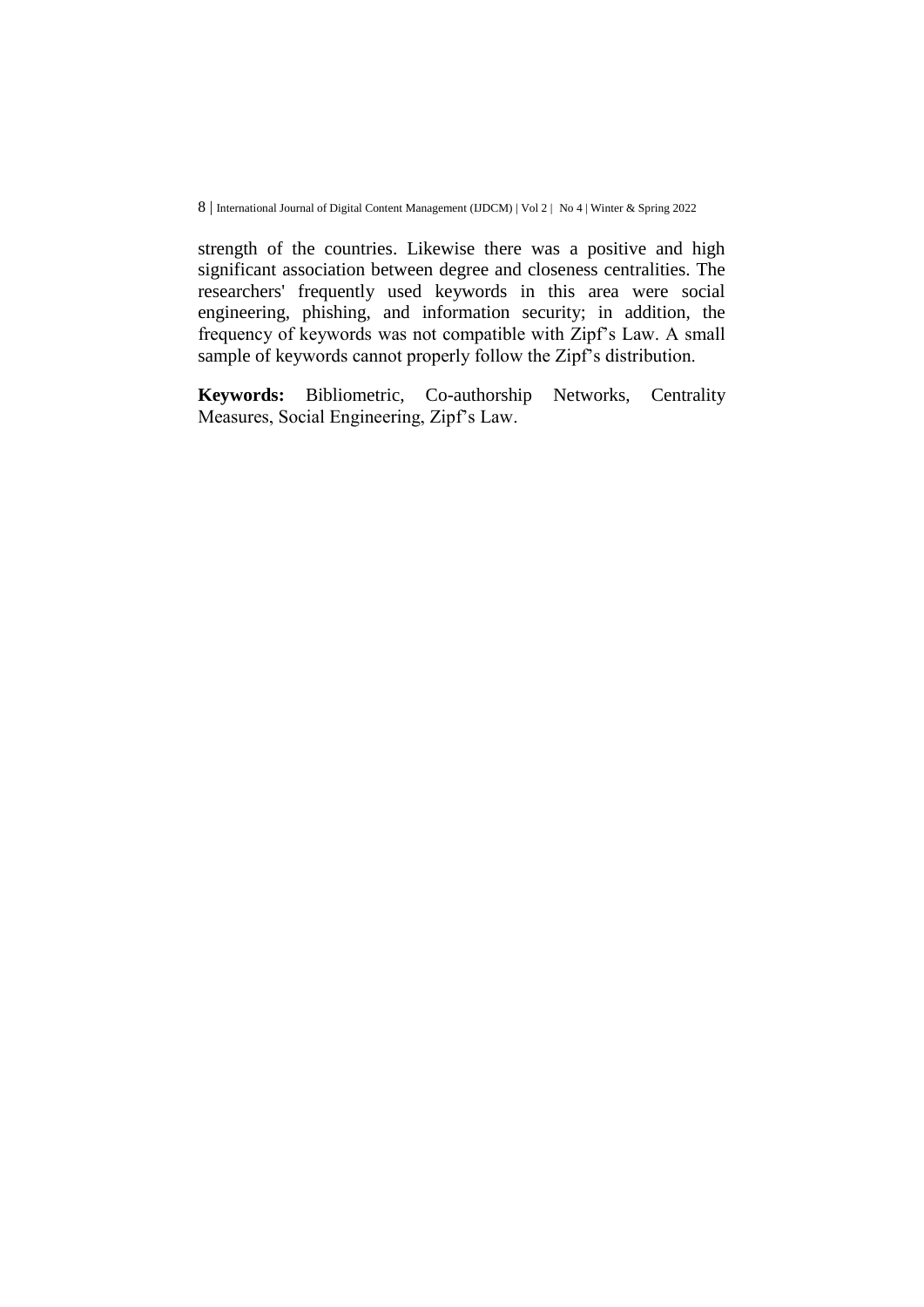#### **INTRODUCTION**

In Information Security "human element" is regarded as the "weakest link"(Lineberry, 2007). Even the securest technical protection systems can be detoured by attackers; they can divulge a password, influence the user to open a malicious email attachment or visit a prearranged website by manipulating them. Social engineering is the terminology coined for this process of manipulation (Heartfield & Loukas, 2015). The term is borrowed from the 20th century political sciences, where it signified clever methods to solve social problems. The positive connotation was eroded over the years, especially after the Second World War. The term got associated with negative flavor and the stereotypical manipulations of politicians to gain advantage in electoral votes (Duff, 2005). Nowadays still there is some negative aura around the term; however, it is somehow neutralized  $\&$  is employed in Information System Security to describe cases in which people are defrauded to give away the private information (Hansson, 2006). A variety of items, like revealing passwords and giving access to the internal infrastructure of organization, etc. are involved. The popularity of the term in recent years is indebted to the increase in potential attacks and the disastrous aftermath it entails (Ivaturi & Janczewski, 2011).

Hacking the human brain can be the rudimentary definition of social engineering. No matter how much technology advances, the attacks on security persist due to the difficulty of upgrading or patching human brains (Townsend, 2010). "Social engineering is used by everyday people every day in everyday situations" (Hadnagy, 2010), thus, social engineers analyze the behavioral traits of people to plan for the future. Social engineering, for its own objective utility, calls for methods to control human behavior. The evocation of strong human emotion is a common tactic employed by social engineers. To begin with, the attacker tries to build trust with the victims by weaving a credible story. Basic human instincts such as greed, sympathy, or fear are often invoked in such stories (Townsend, 2010). The attackers gain the trust by convincing the victims to relate to such emotions. Rusch (1999) enumerates two substitute methods for persuading an individual; first 'central route to persuasion' which is strong analytical reasoning, and second 'peripheral route to persuasion' which elicits emotions.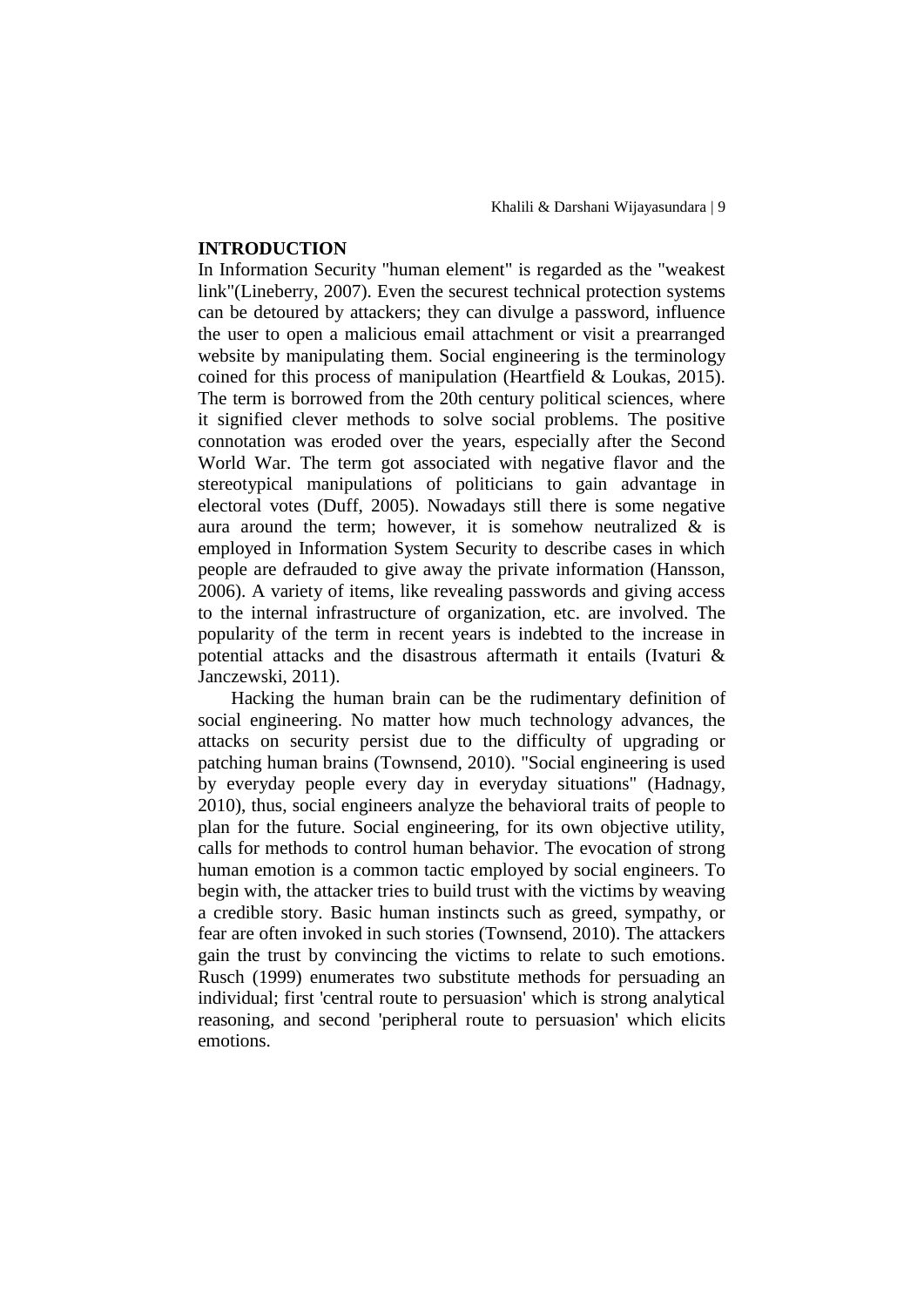Social engineering is the artful exploitation of people who are in fact the weakest link of information security systems. The attackers deceive the victims into releasing certain information or performing malevolent action. They begin by collecting background information on their would-be targets. Dumpster diving and phone calls are common methods for gathering such information. The increasing use of social networking sites, in turn, leads to a surge in the number of accessible tools and techniques for social engineering (Huber, Kowalski, Nohlberg & Tjoa, 2009).

The psychological aspect of social engineering cannot be ignored, as the attackers use the weaknesses in humans in their cyber-attacks (Montanez, Golob, & Xu, 2020). Cyber-attackers use social engineering techniques to get personal information from people, and they collate information through various sources. These attackers are targeting users, not the systems (Saeed & Shereef, 2020). Social engineers try to persuade people by appealing to their emotions, such as kindness, fear, trust and social obligations (Zulkiffli, Zawawi & Rahim, 2020). Besides, some people use ways to build interpersonal relationships, leading to trust and commitment (Gao & Kim, 2007). Along with that, sometimes social engineers may ask someone for bank account details, promising that they will make a bank deposit as a prize for winning a lottery. Social engineering cyber-attacks occur in many forms. Some of them are baiting, pretexting, shoulder surfing (Wang, Sun & Zhu, 2020), phishing, frauds, scams, spear phishing, social media sock puppets (Montanez et al., 2020) and even forensic analysis (Oosterloo, 2020). Greavu-Serban and Serban (2014) have identified five models of how social engineers persuade people. The models are simplicity, interest, incongruity, confidence and empathy.

Nowadays social networking sites (SNSs) such as Facebook are used by attackers to gather primary background information on prospective victims. Furthermore SNSs facilitate the automation of attacks by providing data in machine readable form. Moreover, the automation of attacks is smoothed by SNSs, as they provide data in machine readable format. The automation primarily intends the reduction of human intervention time to a minimum which is the final aim of automated social engineering (ASE). Classic social engineering attacks are expensive due to the fact that building and maintaining rapport with someone to finally exploit the relationship is a time consuming task; accordingly, classical social engineering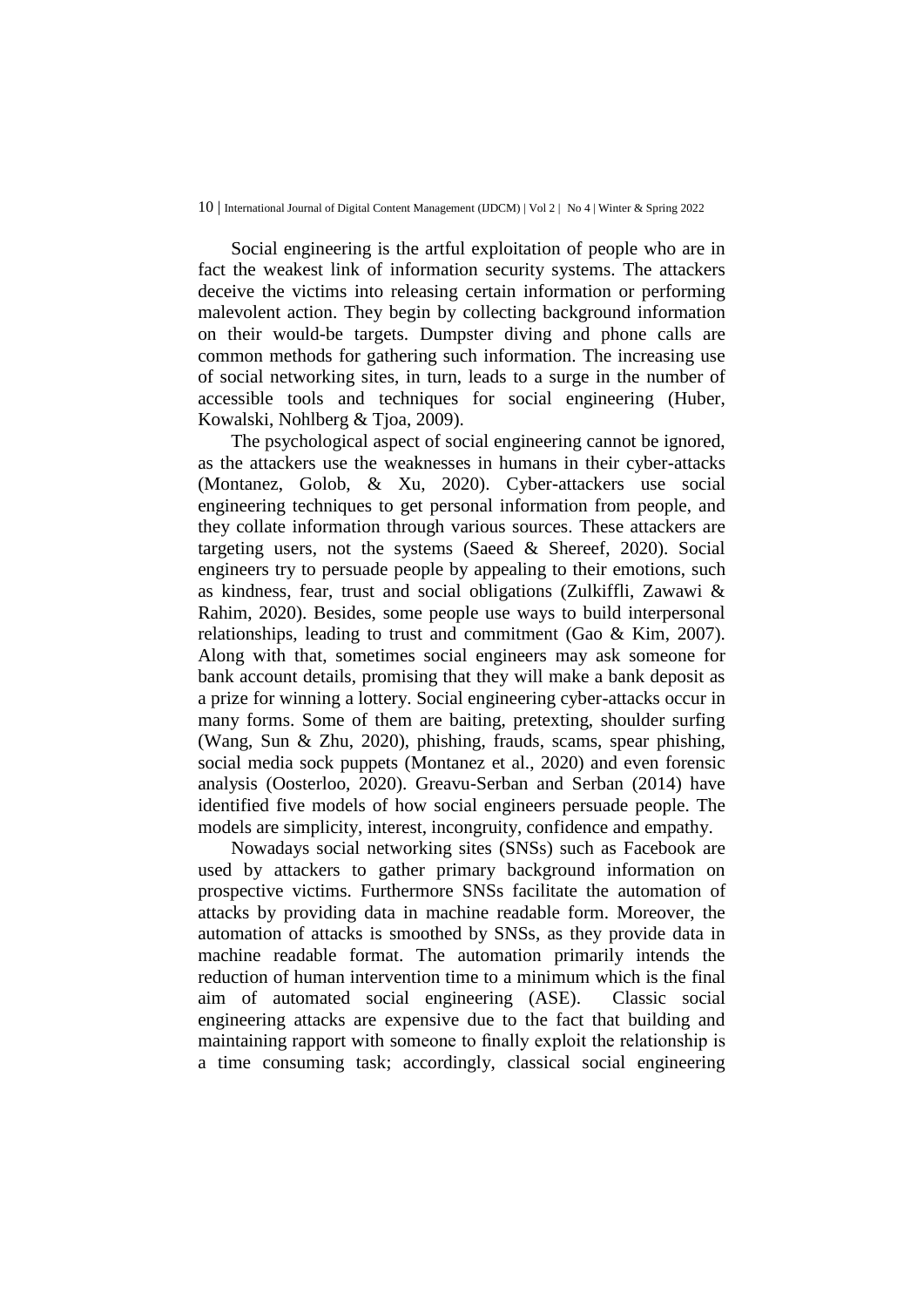attacks are costly. In contrast, automated social engineering bots are cheap and promising since they need little human time resources and can be scaled (Huber et al., 2009).

The nature of the net is itself an important factor in the redefinition of the arena of interaction among the individuals and their inclination to reveal private information. The "Net" generation prefers social networking sites for their communication; for posturing, role playing, or sounding off. However, access to such forums is rather easy, so anyone with an internet can review the users' personal information the posted content (Rosenblum, 2007). The best strategy to resist social engineering is to increase the level of awareness through education. In order to mitigate the effect of such activities, organizations should implement multi layered training to enforce policies like "need-to-know" access (Ivaturi & Janczewski, 2011).

Laribee's suggestion (2006) for classifying these attacks is taxonomy which is based on three extensive criteria; "close access technique", "online social engineering" and "intelligence gathering". Furthermore, Heartfield and Loukas (2015) introduced the taxonomy of semantic attacks; it means deceiving a user and thus manipulating the user-computer interference, aiming to rupture the information security of a computer system. Likewise, Ivaturi and Janczewski (2011) fleshed out various types of social engineering attacks, employing a taxonomy approach. Taxonomy is divided into two major categories; Person-Person and Person via Person which is divided into several sub-categories (Figure 1).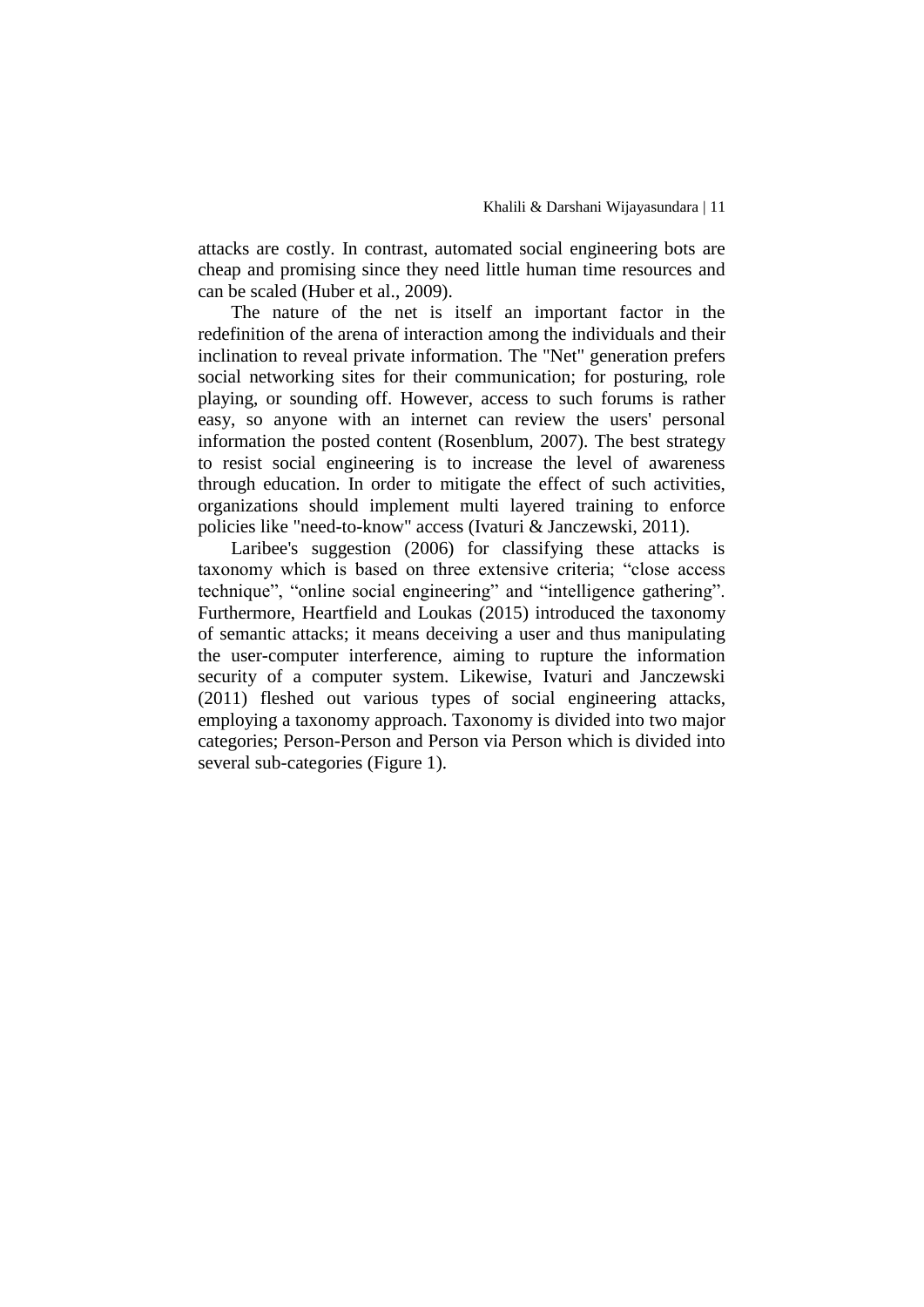

12 | International Journal of Digital Content Management (IJDCM) | Vol 2 | No 4 | Winter & Spring 2022

**Figure 1. The taxonomy designed by Ivaturi & Janczewski (2011)**

These days many large companies throughout the world try working from home, and it has immensely increased due to the COVID-19 pandemic. The International Labor Organization (ILO) estimates that nearly 18% of the global workforce has occupations suitable for working from home. One adverse effect of working from home is the decreased interpersonal relationship. People work in isolation with many technical tools to communicate like Zoom, email, MS Teams, Skype, Facebook (Saeed & Shareef, 2020), Dropbox and many other forms when they perform their work from home. Besides, many of us have transferred our daily banking and shopping activities online due to the pandemic. This transformation has made the ground for social engineering attacks. Due to the COVID-19 pandemic, online teaching and learning have bloomed more than ever before. Online education practice in universities is an instance where social engineering is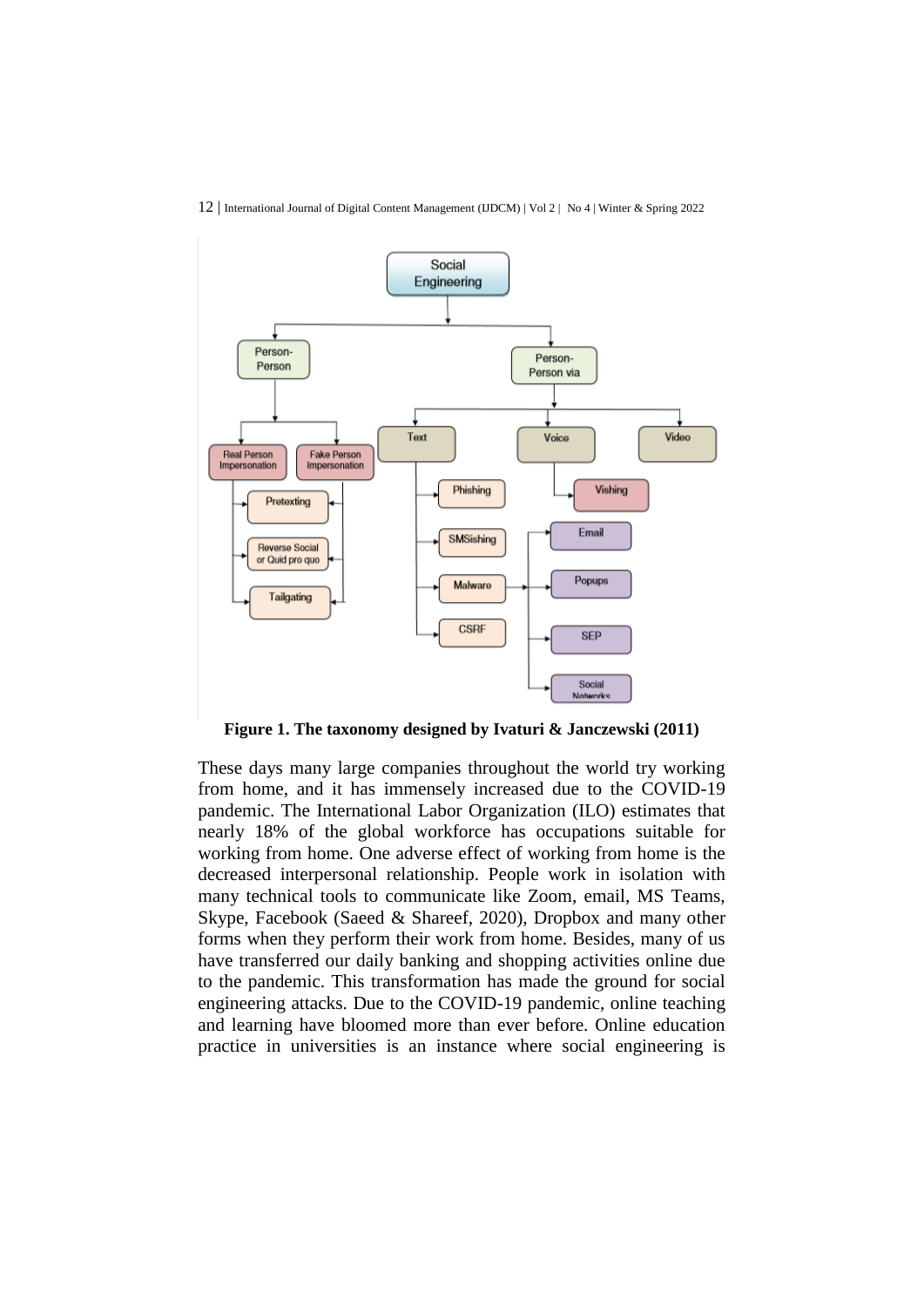related to higher education's digital culture (Priatna, Malyawati, Sugilar & Ramdhani, 2020).

Recently the rate of social engineering attacks has rapidly risen and that, to be expected, has led to the weakening of the cybersecurity chain (Kalnin, Purin& Alksnis, 2017). Social engineering is very rewarding for cybercriminals. According to the report of CyberEdge, 79 percent of the attacks was successful in 2017. There is still a tendency to increase. About 62 percent of the attempts was successful in 2014. It increased to 71 and 76 percent during the next two years. With reference to the State of the Phish report of Wombat Security issued in 2019, about 83 percent of all companies gave an account of phishing attacks the preceding year. Apropos the same report, 49 percent of the attacks was via SMS and voice phishing, and 4 percent through infected thumb drives. Even a considerable number of information security professionals (64 percent) reported being spear phished in 2017. A study carried out in 2018 revealed that 17 percent of people have been victims of social engineering attacks. Companies are no exceptions either referring to Accenture reports during 2016 and 2017, around 69 percent of them experienced the social engineering attacks (Olson, 2019). Additionally, social engineering attacks are among the most perilous threats in the world. According to Cyence, the cyber security analyst company, the USA was the target of most social engineering attacks in 2016 and subsequently tolerated the highest cost; Germany and Japan followed. The approximate cost of the attacks was \$121.22 billion in the USA (Arana, 2017).

As the above mentioned statistics indicate, social engineering affects many peoples and institutions. Then, it is essential to know how the scientific communities deal with this widespread problem; in other words, how much scientific communities have investigated in this significant area. Scientometric and bibliometric studies can be used to integrate scientific outputs of a domain to obtain a better systematic review, statistical analysis, and science visualization. Furthermore, one way that helps researchers achieve research goals in their field is to understand and overview the scientific framework of the field, which is possible by visualizing the scientific map. Researchers obtain different characteristics of that field's publications by analyzing the scientific map of a field. According to Chen (2018) visualization is an effective method to generate a systematic review of the history and the situation of a scientific field. It may give an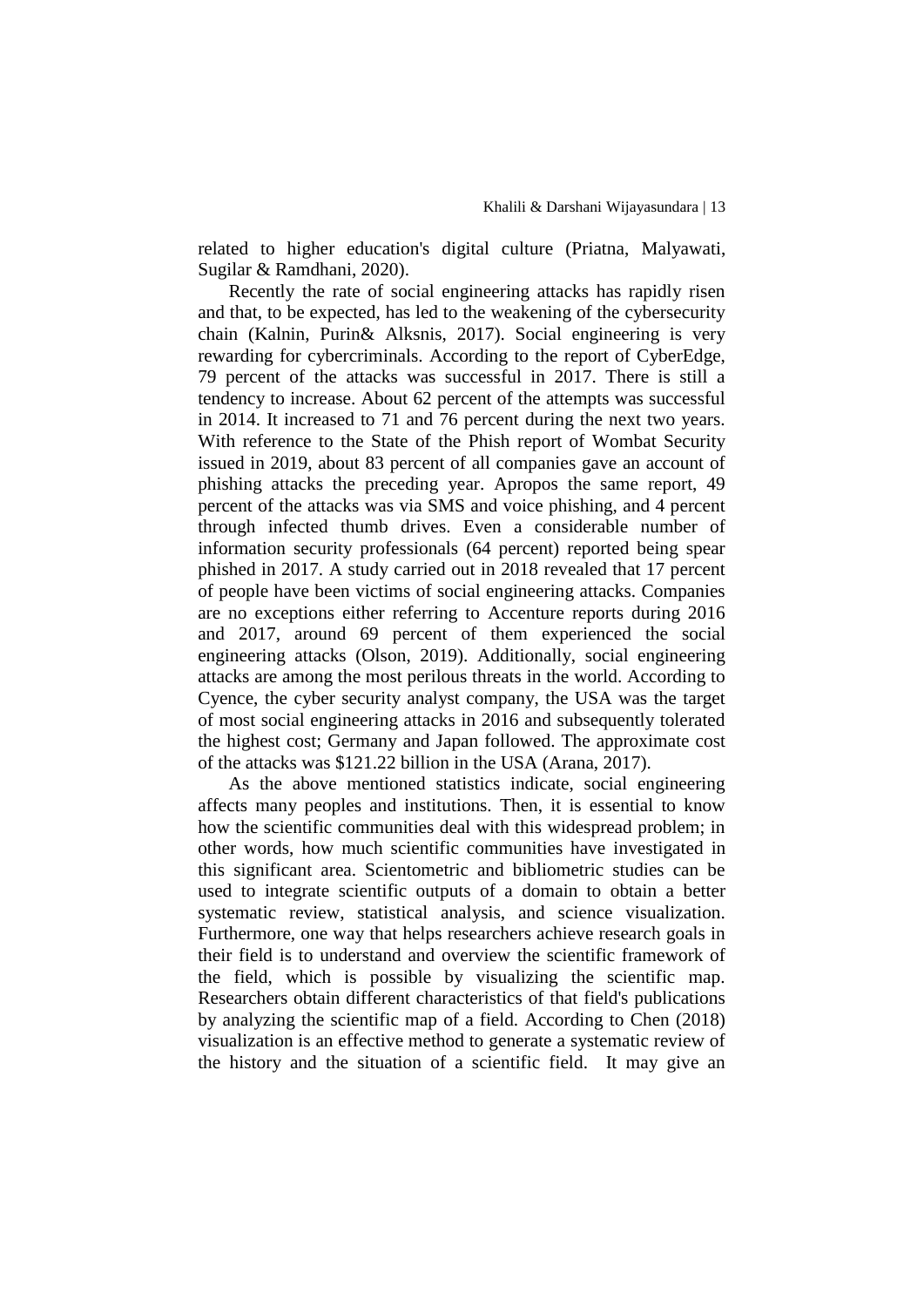insightful understanding of a research topic by identifying landmark studies in the development of the field, critical contributions in the past, and potentially transformative ideas.

Visualizing the scientific map can be presented in the form of coauthorship and co-word networks. Co-authorship networks are a type of network that consists of the author as the network node and lines between the nodes are the co-authors. Co-authorship network is an essential category of social networks and is widely used to determine the structure of scientific collaborations and researchers' position. Looking at scientific societies as networks of collaboration and coauthorship can help researchers understand these societies' behaviors and relationships better; it also helps policymakers in each scientific community to identify and encourage more effective behaviors. Moreover, the frequency of used keywords in the social engineering area may provide a better vision for researchers to design a better taxonomy. According to Lee, Chen and Tsai (2016) in visualizing keyword networks, the emergence of a new cluster indicates the beginning of a trend and the persistent cluster represents a continuation of an existing trend.

Taking into consideration the quantity of studies on social engineering, as compared to the number of individuals and institutions involved worldwide, there is a need for further research from different perspectives. Also, a review of the literature indicates that previous studies have not addressed the bibliometric approach on social engineering. Thus, due to lack of bibliometric research in this area, this research may partly help to reduce the gap in the literature.

#### **Literature Reeview**

Review of the literature for present study is presented in three sections.

## **Bibliometric Analysis and Co-authorship**

The analysis of co-authorship networks by bibliometric method can be applied to track nearly every feature of scientific collaboration networks (Glanzel & Schubert, 2004). Four previous bibliometric studies which are almost from ICT area, are reviewed here.

Bahrami and Rouzbahani (2021) studied the cyber security of smart manufacturing execution systems using bibliometric research. They found that Germany, China, and Italy compared to other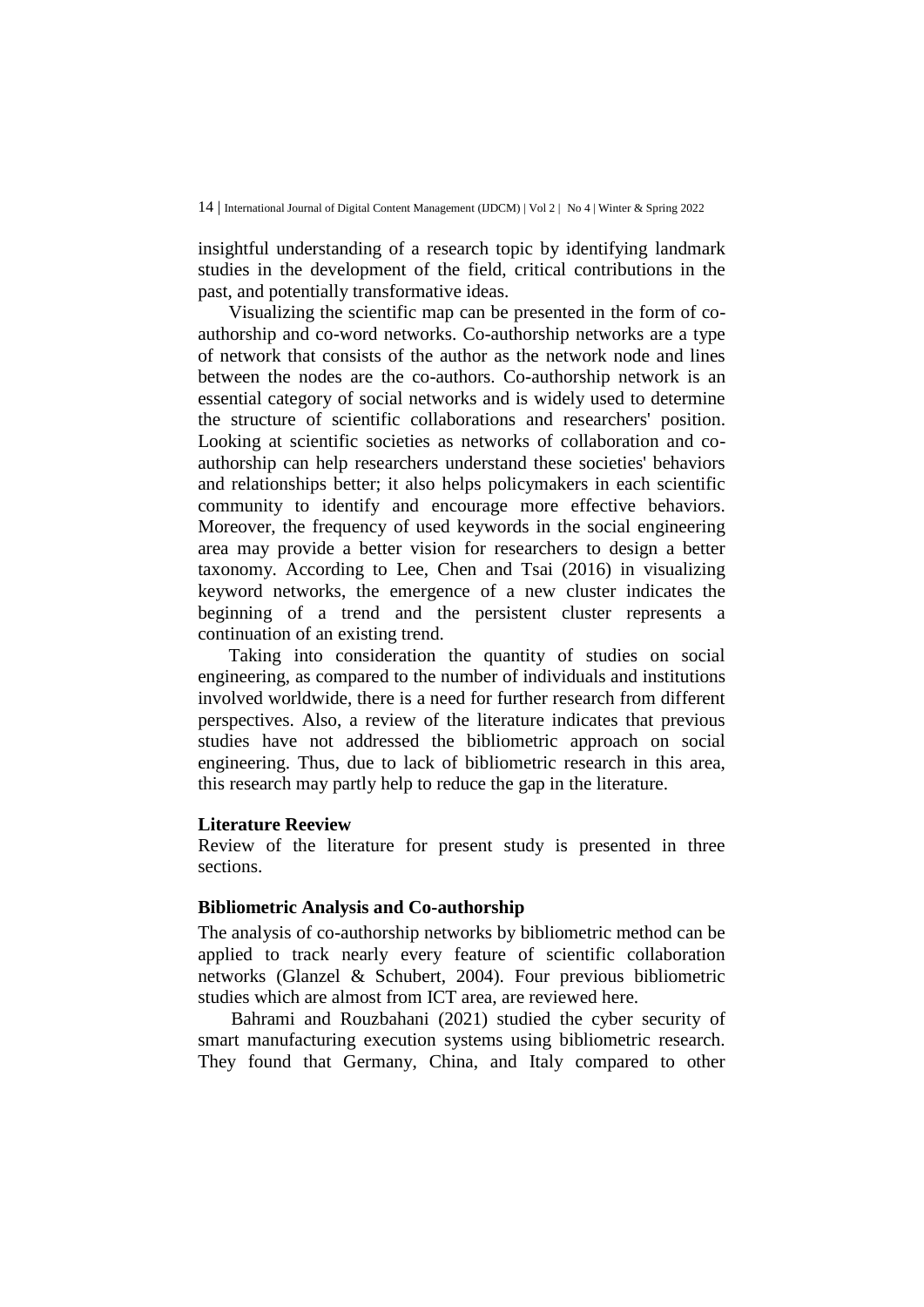countries had more significant research. Also in a bibliometric study conducted by Mat et al., (2020), "android malware" was the keyword used to collect data from web of science (WoS); it covered the span of time between 2010 to 2019. They provided descriptive statistics of a total number of 1278 papers, based on factors like the year of publication, productivity in continents/ countries, research area, the categories of WoS, authors, institutions, countries; also the highly cited articles were recognized. The highest publications belonged to China, the USA, India, Italy, and South Korea respectively. The top authors came from Italy, Luxembourg, Malaysia, China, and India. Besides, Firdaus et al., (2019) noticed a gap due to lack of bibliometric study on blockchain research; thus they conducted a research in this field. They selected a total number of 1119 articles published from 2013 to 2018 for additional analysis. The finding reveals that the preference for publication in conferences was higher than journals or books among researchers. The USA is at the top of the list of blockchain publication, followed by China and Germany. Apart from Canada, India, and Brazil, research collaborations between countries increase the research publication. In the same vein, Rialti, Marzi, Ciappei and Busso, (2019) aimed to methodize the research on big data and the dynamic capabilities between 2007-2017. The study was carried out on 170 manuscripts collected from WoS. The outcome of the bibliometric analysis was four clusters of papers on the topics and the clarification of the content of each cluster. The distribution of publications over the years and the most influential authors were identified as well.

Glanzel and Schubert (2004) emphasize the complexity of scientific collaboration as an event in research which has become the focus of systematic studies since 1960s. The most palpable and best documented instance of such collaboration is co-authorship. Based on the previous studies, they announced the increase of collaboration among researches. Citing from Schubert and Braun (1990) and Glanzel (2001), they stated the dramatic rise of internationally coauthored papers in the last two decades. Also Persson, Glänzel and Danell (2004) observed that from 1980 to 1998 the number of papers grew somewhat, about 36%; in the same period the number of authors grew about 64%. In conclusion, they noted that the one acceptable interpretation of this growth is rooted in the alteration in the patterns of the documented scientific communication and collaboration.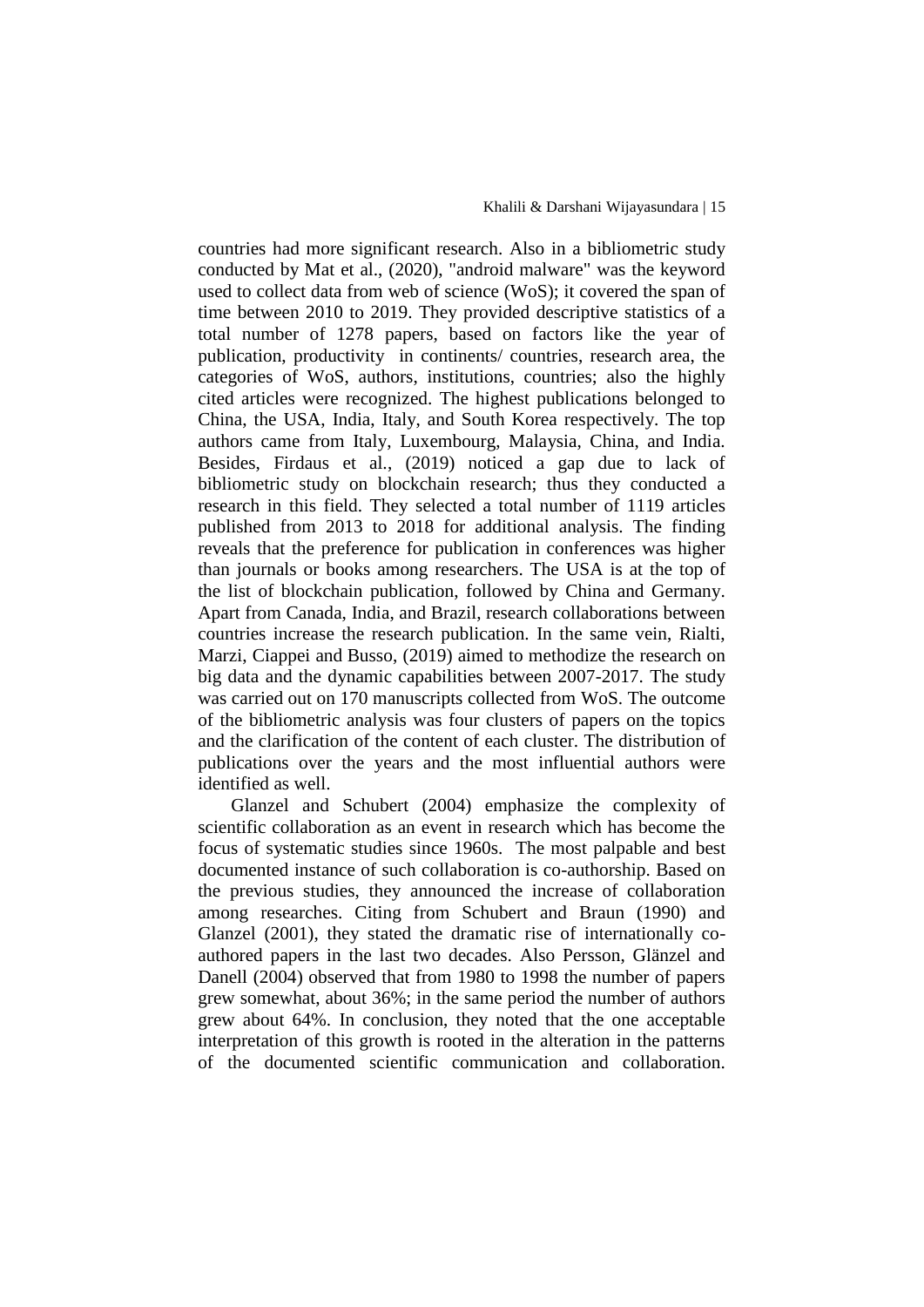Moreover, several previous studies (Bharvi, Garg & Bali, 2003; Kronegger, Ferligoj and Doreian, 2011; Henriksen, 2018) have indicated that the tendency for collaboration and co-authorship among researchers has increased.

#### **Centrality Measures**

Centrality is considered as one of the most important and frequently used conceptual tools for investigating actor roles in social networks (Ni, Sugimoto & Jiang, 2011). Centrality measures (degree, betweenness, and closeness) are used to find out the patterns of connection and communication. Degree specifies the number of collaborators (Newman, 2001); the authors who have the higher degree are the most active, due to their most ties to other actors in coauthorship network (Wasserman & Faust, 1994, p. 178). Betweenness refers to the total number of shortest paths connecting two nodes and passing through a particular node; this quantity is an indicator of who the most influential people in the network are, the ones who control the flow of information between most others (Newman, 2001). The frequency of lying on the shortest path between two nodes determines the control over the interaction between them; in other words, the more a node lies on the shortest path between two other nodes, the more control it has over the interaction between the two non-adjacent nodes. Closeness centrality of authors indicates how close a node in a network is to other nodes (Wasserman & Faust, 1994, p. 165). In a network closeness centrality designates the extent of influence of a node (Ni, Sugimoto & Jiang, 2011). Valente, Coronges, Lakon and Costenbader (2008) reported strong correlations among the centrality measures, although the quantity of correlations was varied for these indictors. The degree of correlation among degree, betweenness, closeness, and eigenvector shows the distinctness and relation of these measures simultaneously. Based on Spearman test, Meghanathan (2016) discovered a very strong and positive association between the degree and closeness centrality metrics.

### **Zipf's Law**

With reference to Zipf's Law, the most popular word is supposed to be used twice as often as the second most popular, three times as often as the third popular and so forth (Grobman & Cerra, 2016, 187). Put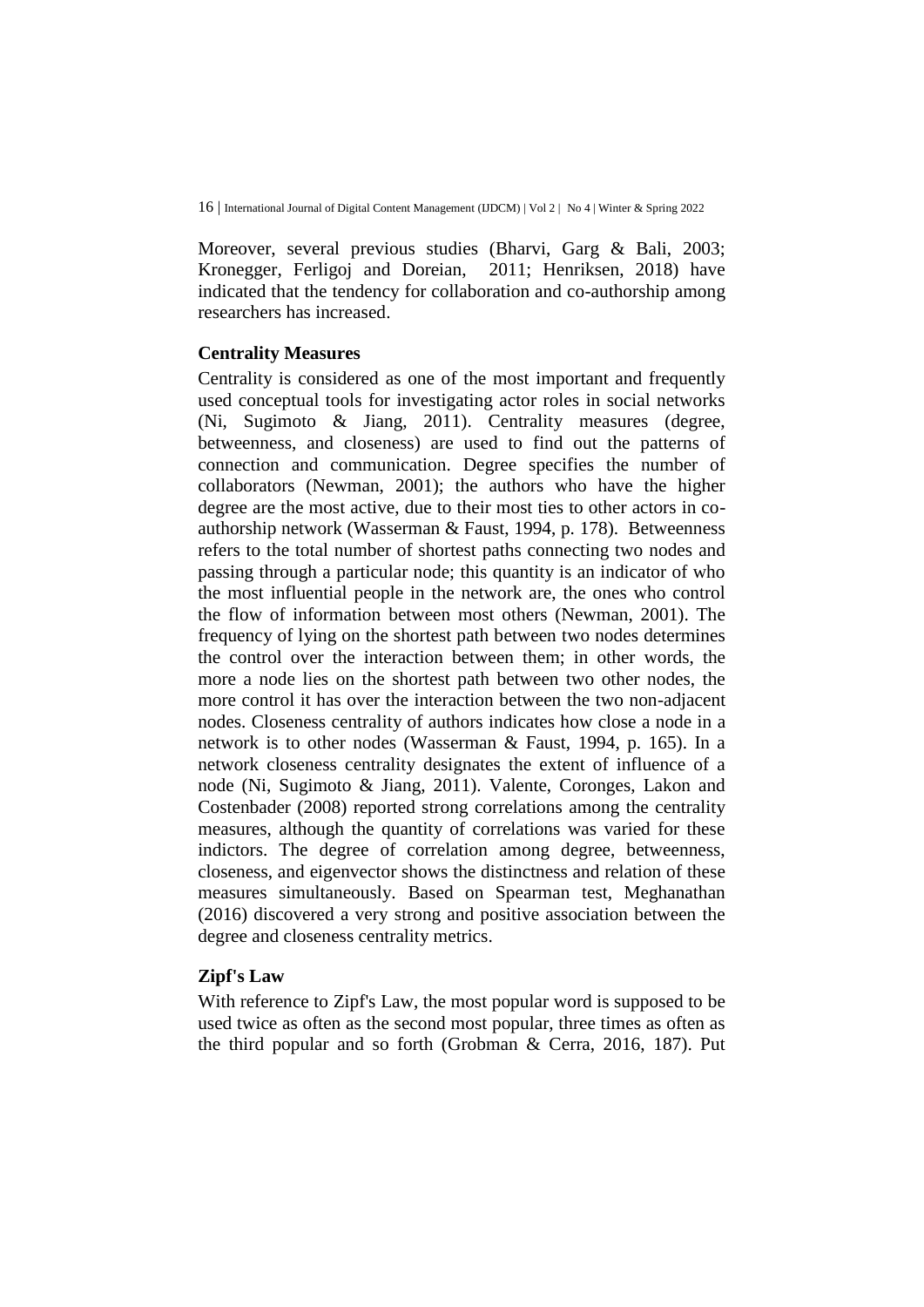differently, it is a law for determining the relationship of word frequency and its rank (Sahoo & Bhui, 2018). In Zipf's Law the frequency of words is ranked from the most frequent to the least one; it also reckons the consistency of the values produced by multiplying frequencies and rank numbers (Zipf, 1949).

To find the most frequently used keywords by LIS researchers on their public library research, Sahoo and Bhui (2018) used Zipf's Law. Ciftci et al., (2016) too, had a bibliometric analysis in educational sciences and teacher education. Although they referred to the Zipf's Law word frequency in the title of their article, the data they provided was not compatible with the Law. Robles (2019) intended to measure Zipf's Law's efficiency as a pre-processing phase for classifying websites into four categories; as a small sample cannot follow Zipf's distribution accurately, the sites with less than 300 words were removed and thus the accuracy increased to 93.2%. As the intention of Corral, Boleda and Ferrer-i-Cancho (2015) was finding a very long text by a single author to apply Zipf's Law for word frequency, they searched for the longest literary texts ever written. They used Zipf's Law to analyze numerous long literary texts in four languages, comprising varied levels of morphological complexity and in all cases the frequency of words was compatible with Zipf's Law.

#### **Purpose of the Study**

This study aims to visualize and analyze the co-authorship networks in the Scopus database's social engineering research from 1926-2020. In order to address the main objective, the following sub-objectives have been defined:

o To report the descriptive characteristics of documents

o To identify the co-authorship pattern and CC for authors

o To indicate the association between the number of authors per paper and publishing year

o To indicate the visualization of the co-authorship network (authors and countries) and co-word network

o To test the association between keyword occurrence and total link strength (TLS)

o To test the association between centrality measures

o To indicate the compatibility of keywords' frequency based on Zipf's Law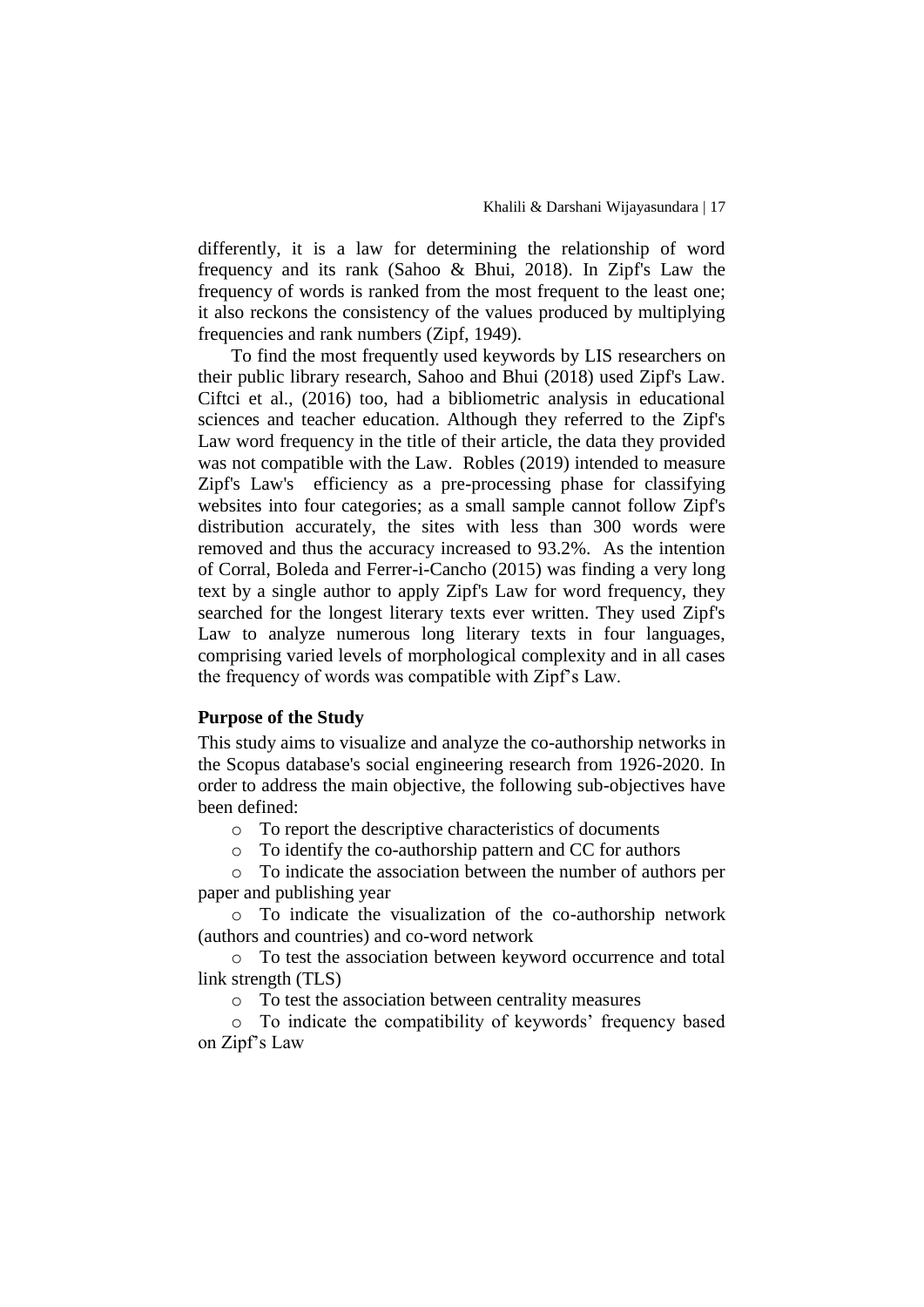o To indicate top authors based on centrality measures of the co-authorship network (degree, betweenness and closeness)

#### **Methods**

The present quantitative study used the bibliometric method and social network analysis. Data were collected from Scopus databases using a query on "Social engineering" from 1926 to 24 August 2020. A total number of 2246 records was retrieved; then, the researchers limited documents to journal papers, conference papers, books, and book chapters in the following stage. The result was 1994 records that were saved as CSV file format to be used in bibliometric software. Data gathering was carried out on 24 August 2020. It should be noted that due to wrong or incomplete recording of the affiliation information in country field, some retrieved words were not names of the country; these keywords were manually omitted from the main file.

In the present study the compatibility of Zipf's Law with keyword frequency was measured. Also the formula created by Ajiferuke, Burell and Tague (1988) was used to obtain the CC. CC is a measure of collaborative strength in a discipline that has the merit of lying between 0 and 1 and tends to zero as single-authored papers dominate. Based on this formula, each paper carries a single "credit" with it, this credit being shared among the authors. Thus if a paper has a single author, the author receives one credit; with two authors, each receives 1/2 credits, and with three authors, each receives 1/3 credits and so forth. Furthermore, the centrality measures (degree, betweenness and closeness) for top ten authors in co-authorship network were computed.

Researchers used descriptive statistics (frequency and percentages), inferential ones (Spearman correlation) and social network analysis to obtain results. In the present study, different software types were used (SPSS 20 for descriptive and inferential statistics, Microsoft Excel 2010 to draw the graphs, Pajek for centrality measures, Text Statistics Analyzer and ISI.exe to indicate the co-authorship pattern and VOSviewer 1.6.15 for visualization).

### **Results**

In this section, the researchers present the findings of the study based on research sub-objectives.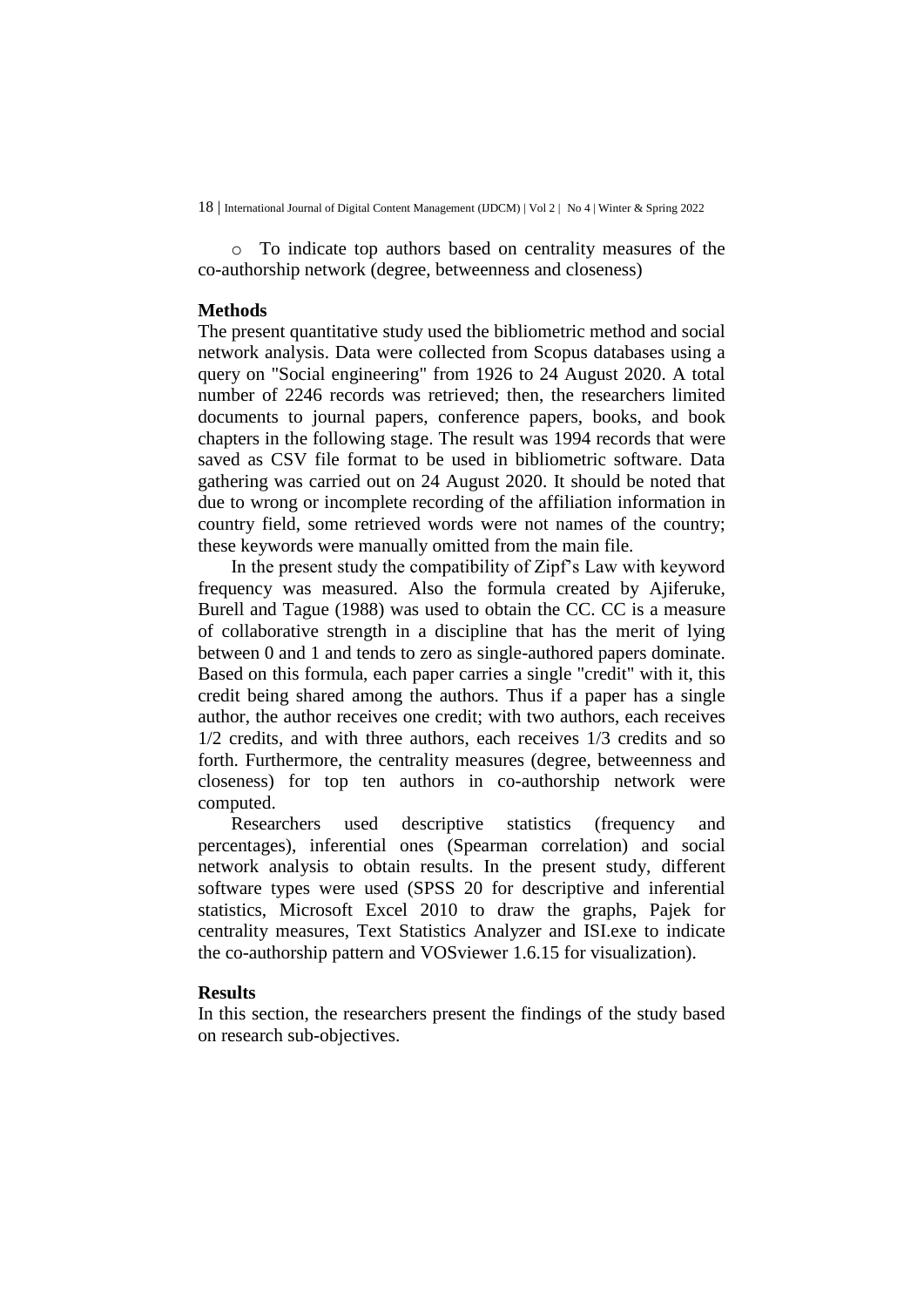#### **Descriptive Characteristics of Documents**

Published items in the paper format are more than the book; furthermore, most papers are articles published in journals. Authors publish a majority of documents in English; the total number of documents based on language is more than 1994 cases; probably this is due to the publication of few documents in both English and local languages.

For 73 years, from 1926 to 1999, only 172 papers have been published on SE. Steadily during the following years, the number of publications has increased. Authors have published the highest number of papers in 2019. The researchers collected study data on 24 August 2020. However, up to the end of 2020 number of papers in this area grew.

Published documents on the SE area are related to other 25 subject areas. The top subject areas related to SE were computer science, social science, engineering, art and humanities, mathematics, business, management and accounting, and decision sciences. Readers should note that as subject areas overlap, researchers mentioned a document in different subjects.

Authors have used 159 sources to publish 1994 documents in the SE area. Readers should note that the publishing source with four documents and less has not been considered in this study. The sources had been published in a range of 60 documents to 2 documents. The top three source of publication were "Lecture note in Computer Science", "ACM International Conference" and "Advanced in Intelligence Systems & Computing".

### **Co-authorship Pattern and CC of Authors**

The graph (Figure 2) shows the number of papers on the vertical axis and the number of authors on the horizontal axis. A majority of 859 papers had only one author; in total, the rest of the papers (1135 out of 1994) had more than one author; furthermore, one paper had 11 authors, and one paper had ten authors. Additionally, in the present study, the CC among researchers was 0.36, which is a sign of a tendency for single author in this domain.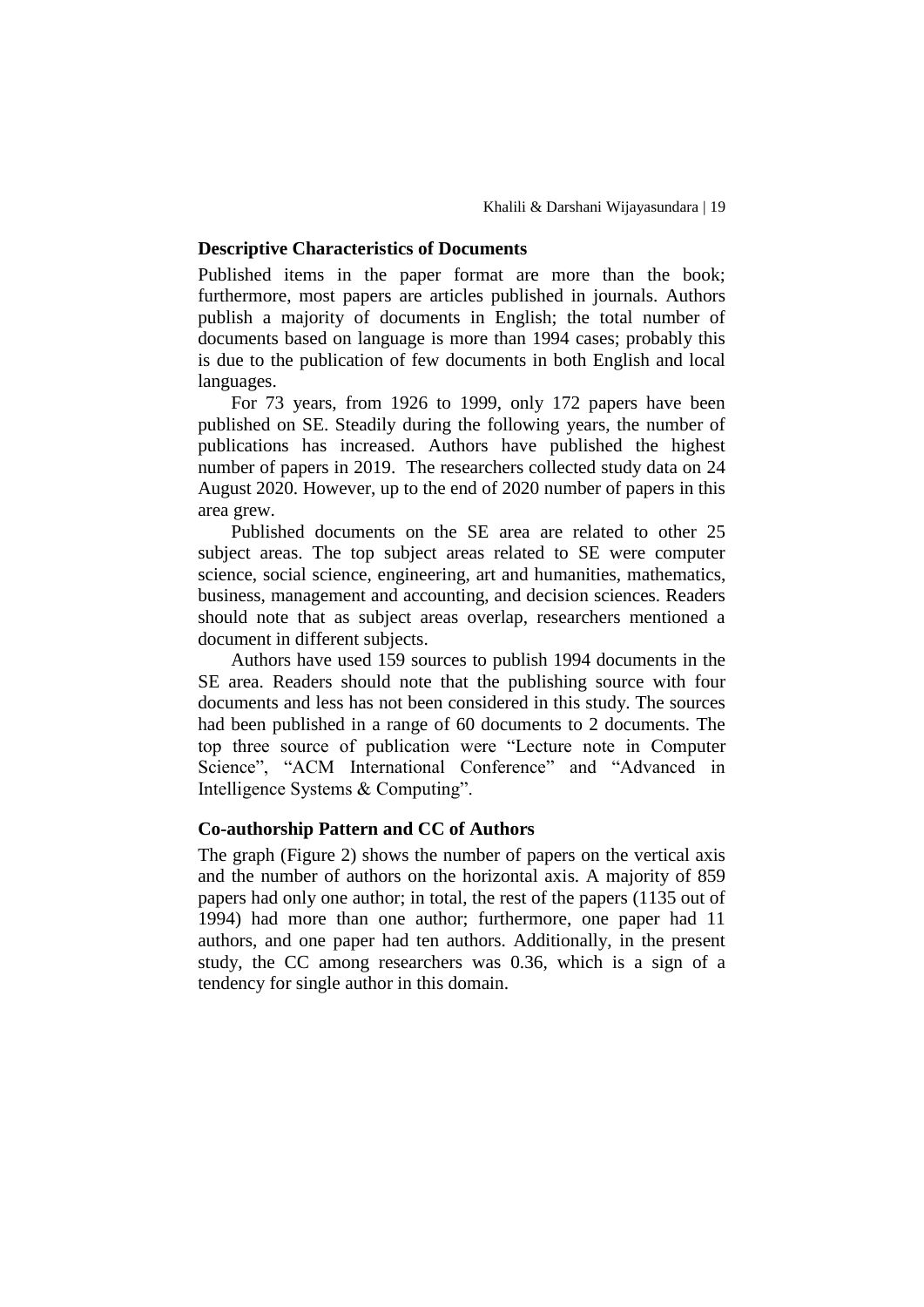



**Figure 2. Co-authorship pattern**

### **Association between Number of Authors per Paper and Year**

Researchers used Spearman's coefficient to test the correlation between the number of authors per paper and the publication year. The result (r= 0.336, P-value= 0.000) indicates that with 99 percent confidence, there was a significant and positive correlation between two indicators. With the rise of the year, the number of authors per paper is increased (Table 1).

**Table 1. Spearman correlation between author number and year**

|               |                                                                                                                                                                                        | <b>Author number</b> | Year      |
|---------------|----------------------------------------------------------------------------------------------------------------------------------------------------------------------------------------|----------------------|-----------|
| Author number | <b>Correlation Coefficient</b>                                                                                                                                                         | .000                 | $.336***$ |
|               | $Sig. (2-tailed)$                                                                                                                                                                      |                      | .000      |
|               | $*$ $\alpha$ $\alpha$ $\alpha$ $\beta$ $\alpha$ $\beta$ $\alpha$ $\beta$ $\beta$ $\alpha$ $\beta$ $\alpha$ $\beta$ $\alpha$ $\beta$ $\alpha$ $\beta$ $\alpha$ $\beta$ $\alpha$ $\beta$ |                      |           |

\*\*. Correlation is significant at the 0.01 level (2-tailed).

#### **Visualization of Co-authorship**

Visualization and analysis of co-authorship network were carried out based on authors and countries using VOSWiever.

#### **Visualization of Co-authorship Based on Authors**

Based on findings, 1994 documents on social engineering were written by 3672 authors. The Largest connected co-authorship network for 3672 authors consisted of 126 authors, 14 clusters, 347 links and TLS of 383. The TLS or total link strength shows the strength of the co-authorship links between nodes in the network. In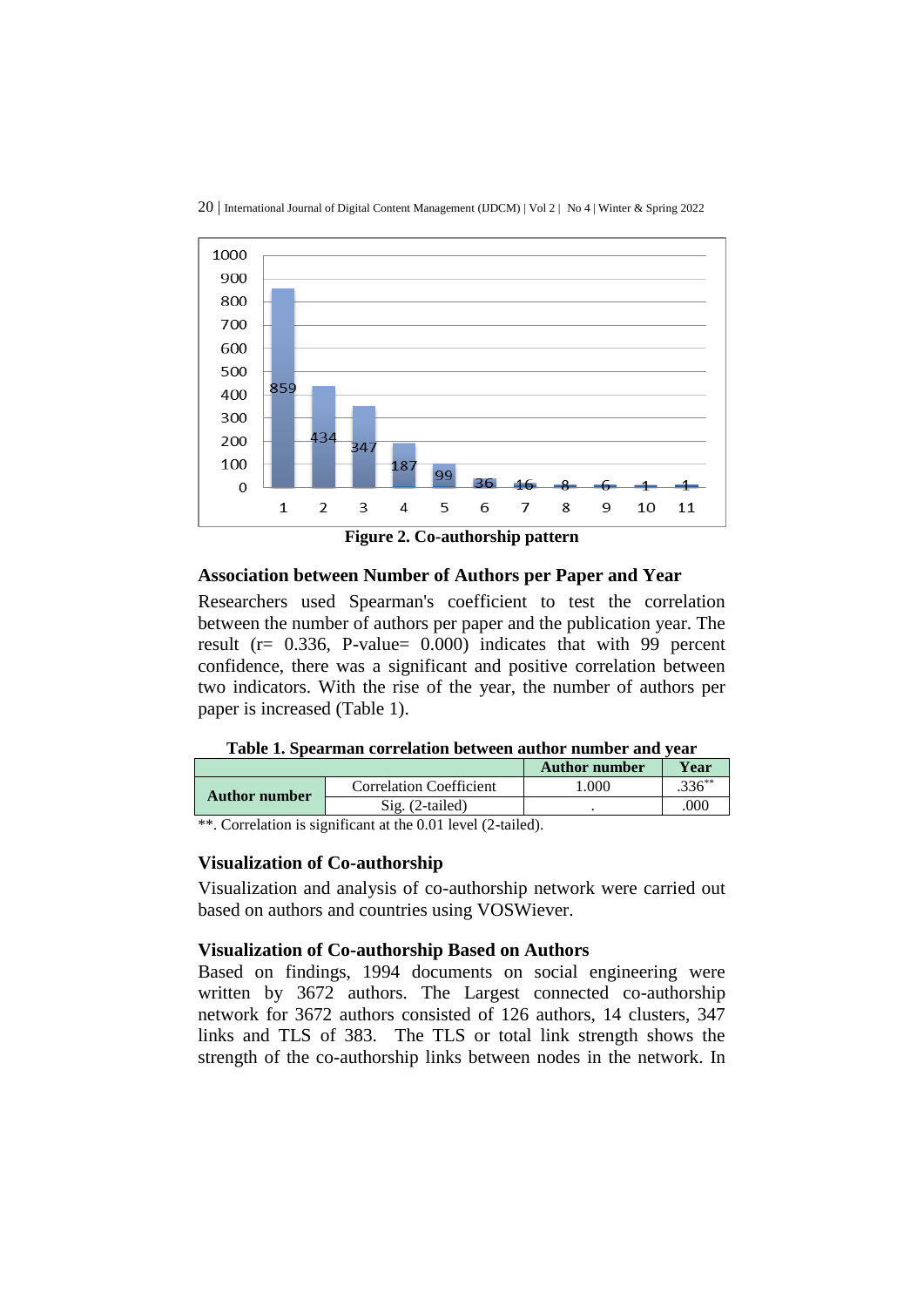other words, the TLS shows the total strength of the co-authorship links of a particular researcher with other researchers in the networks (Van Eck & Waltman, 2017).

Due to the high number of authors, VOSviewer, by default, considers the top 1000 authors with the highest TLS; therefore, the TLS of the co-authorship links for each of 3672 authors, calculated by VOSviewer, and the authors with the most remarkable link strength were selected for visualization. Figure 3 indicates the top authors with the most remarkable link strength and the highest number of papers. This network had 1000 authors, 186 clusters, 2443 links and 2942 TLS. The authors in the red areas and large fonts are the core authors.



**Figure 3. Co-authorship network of 1000 authors with most citations**

#### **Visualization of Co-authorship Based on Countries**

One hundred countries had participated in writing 1994 documents; this network had 32 clusters, 227 links and its TLS was 357. Figure 4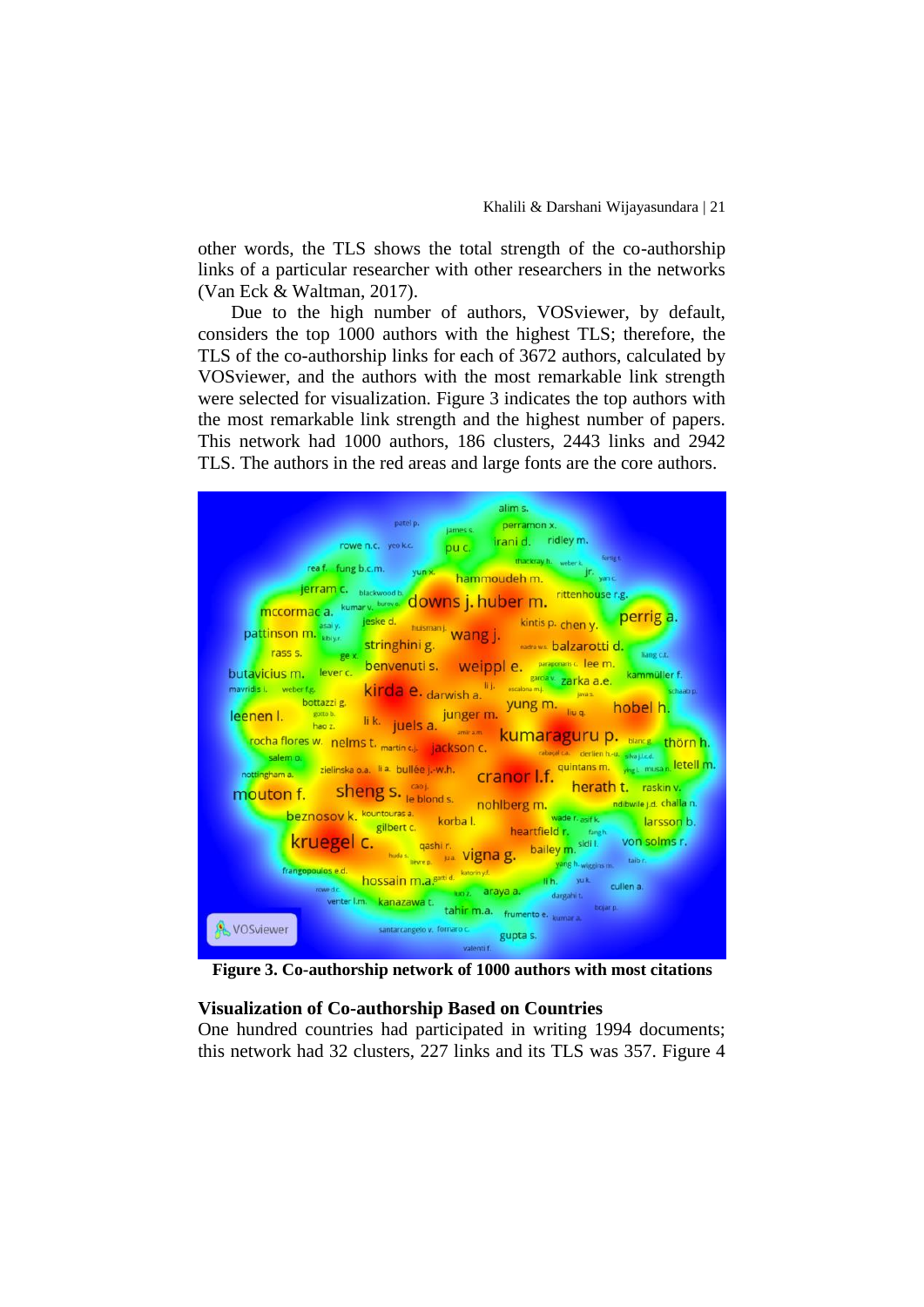indicates the co-authorship network based on number of received citations. The largest set of connected countries consists of 83 items and 15 clusters; some of the 100 countries in the network are not connected to each other. Based on the number of documents, authors from the USA, UK and India had the most co-authorship; also based on the number of citation, the USA, UK and Canada, and finally in terms of TLS, US, UK and Germany had the most co-authorship.

In the co-authorship network, the USA, with 511 publications, was present in 13 clusters and was connected to 41 countries; the USA's TLS with other countries in the network was 103, and this core country received 6526 citations. The UK, the second core country in co-authorship networks, had 224 documents and 2178 citations; the UK, with 34 links and 81 TLS, had a presence in 8 clusters of networks. Germany with 75 documents and 19 links co-authored with 5 clusters; TLS of this country with other countries in the network was 36 and received 497 citations. India, the other core country in coauthorship networks, had 119 documents and 871 citations; India, with 15 links and 17 TLS, had the presence in 2 clusters of the networks. With 65 documents and 950 citations, Canada was the third country based on the number of received citations; this country with 10 links and 17 TLS had a presence in 10 clusters of networks. Readers should note that the TLS shows the total strength of the coauthorship links of a specific country with other countries in the networks.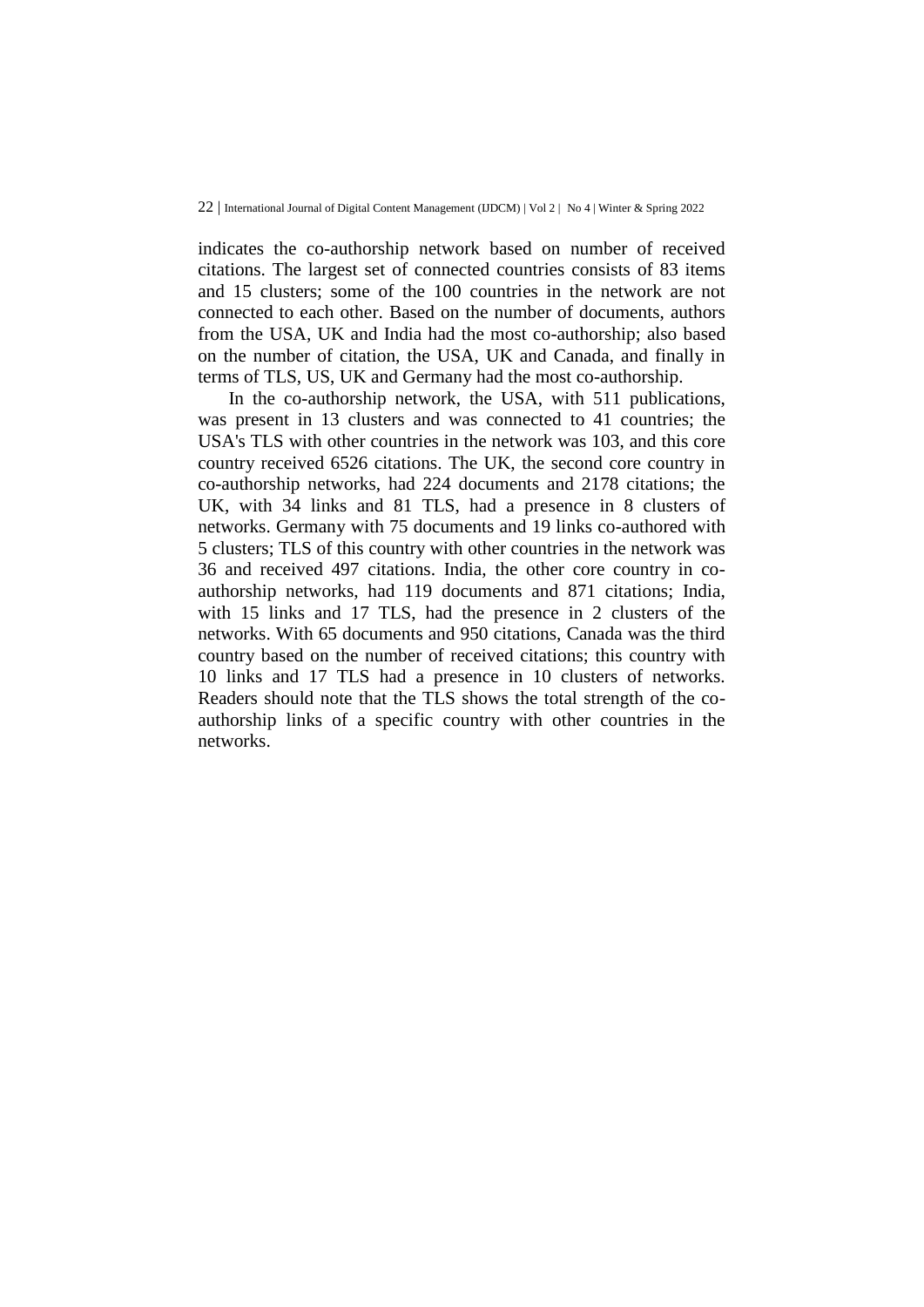

**Figure 4.Co-authorship network of countries**

### **Correlation between Number of Documents, Citation, and TLS**

The association between the number of documents, citations and TLS of the countries is indicated in the table 2. The result of Spearman test  $(r = .886, p = .000)$  shows a positive and significant association between the number of documents and the number of citations of the countries. Also the result of Spearman test ( $r = .849$ ,  $p = .000$ ) concerning the association between the number of documents and TLS of the countries was significant and positive. Likewise, the result of Spearman test ( $r = .802$ ,  $p = .000$ ) about the correlation between citations of the countries and their TLS was positive and significant.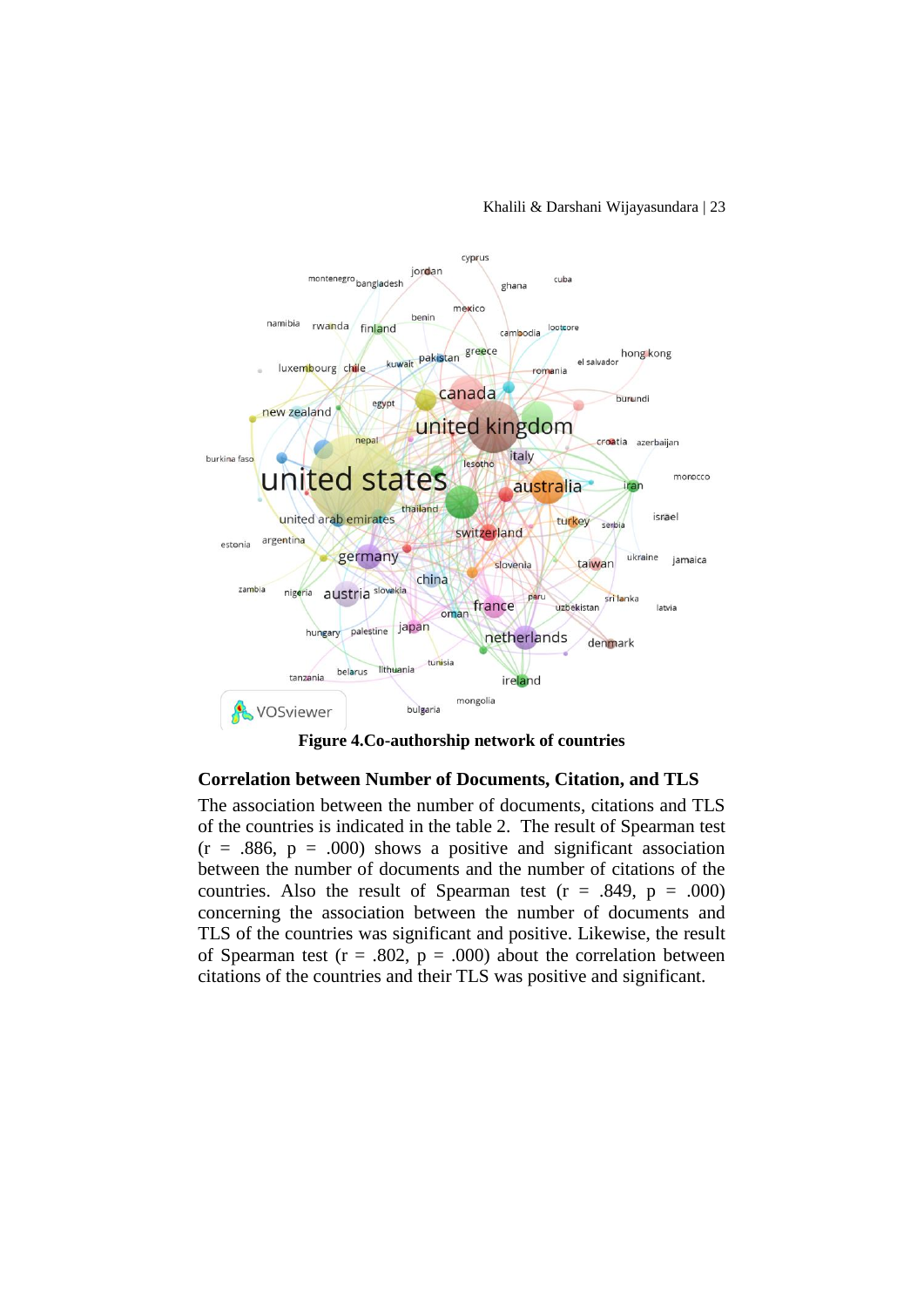|                 |                            | <b>Documents</b> | <b>Citation</b> | <b>TLS</b> |
|-----------------|----------------------------|------------------|-----------------|------------|
| Document Number | Correlation<br>Coefficient | 1.000            | $.886**$        | $.849**$   |
| per Country     | Sig. (2-tailed)            |                  | .000            | .000       |
|                 | Correlation<br>Coefficient | $.886**$         | 1.000           | $.802**$   |
| Citation        | $Sig. (2-tailed)$          | .000             |                 | .000       |

**Table 2. Correlation between number of documents, citation, TLS**

\*\*. Correlation is significant at the 0.01 level (2-tailed).

### **Visualization of Co-words Based on Keywords**

Authors used 4202 keywords for 1994 documents; there were about 126 keywords with five or more frequencies; the network with 126 keywords had 15 clusters, 787 links, and its TLS was 1899 (Figure 5).



**Figure 5. Co-words network graph**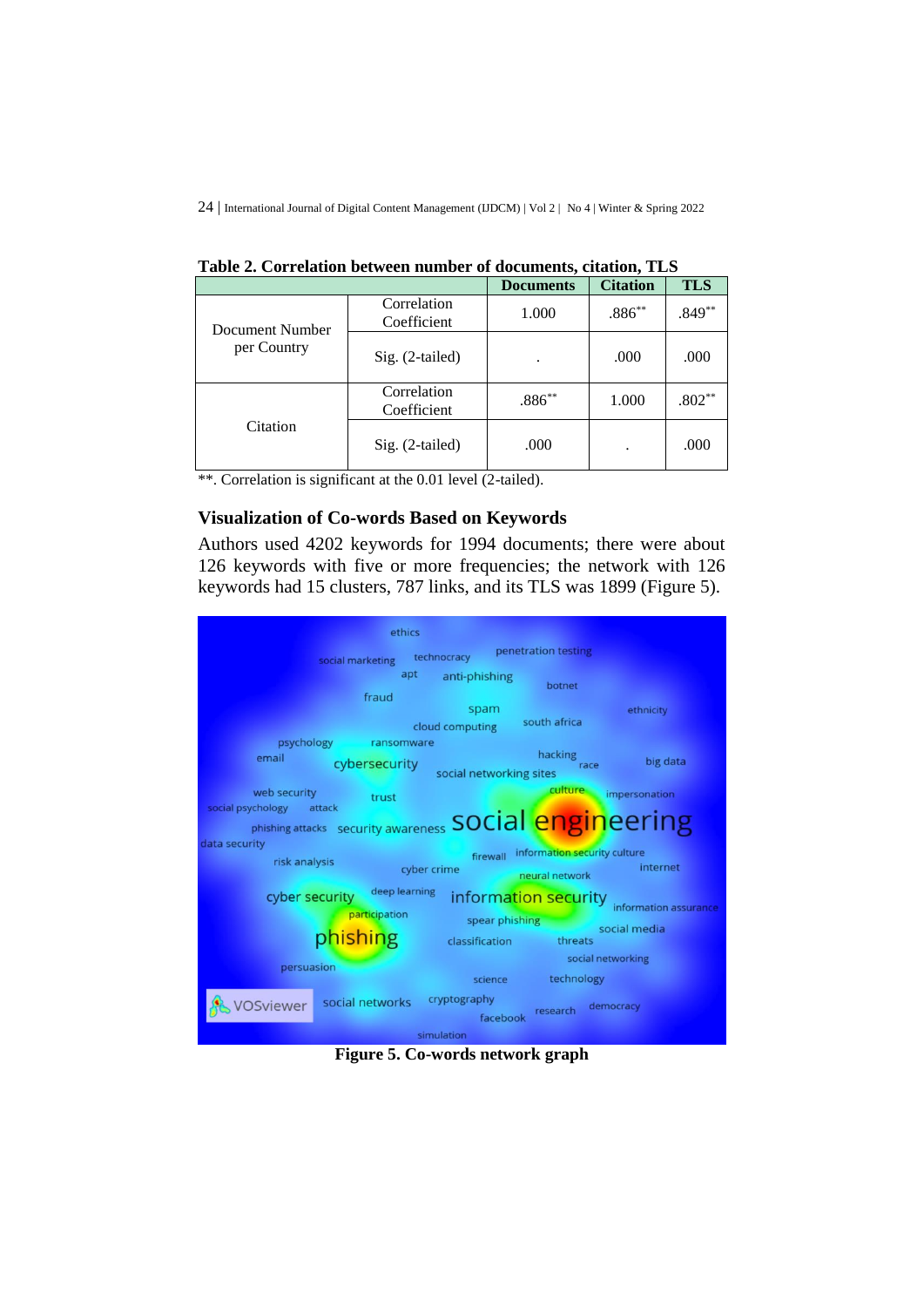### **Frequency of Authors' Keywords**

Table 3 indicates 126 author keywords that are used five or more than five times. The keywords "social engineering", "phishing", and "information security", respectively with 516, 187 and 85 times frequencies, were the most common used keywords. It should be noted that the frequency of some words involved compounds .(antiphishing/anti phishing, cybercrime/cybercrimes, cybersecurity/ cyber security, graphical password/graphical passwords, human factor/human factors, internet of things/IoT, phishing attack/phishing attacks, social engineering attack/social engineering attacks, and social network/ social networks)

| <b>Keyword</b>                   | $\mathbf N$ | <b>Keyword</b>                       | N  | <b>Keyword</b>                 | N | <b>Keyword</b>                  | N |
|----------------------------------|-------------|--------------------------------------|----|--------------------------------|---|---------------------------------|---|
| social<br>engineering            | 516         | internet of<br>things                | 11 | spear phishing                 | 8 | social science                  |   |
| Phishing                         | 187         | Facebook                             |    | Threats                        |   | Training                        |   |
| information<br>security          | 85          | information<br>security<br>awareness |    | Android                        |   | Twitter                         |   |
| cyber security                   | 75          | network<br>security                  |    | big data                       |   | unidirectional<br>communication | 6 |
| Security                         | 74          | online social<br>networks            |    | computer<br>security           |   | vulnerability<br>analysis       |   |
| Malware                          | 41          | ransomware                           | 10 | data security                  | 7 | welfare state                   |   |
| machine<br>learning              |             | south Africa                         |    | Passwords                      |   | <b>B</b> otnet                  |   |
| social<br>engineering<br>attacks | 36          | technology                           |    | risk analysis                  |   | critical<br>infrastructure      |   |
| social<br>networks               | 34          | web security                         |    | risk<br>management             |   | Cyberspace                      |   |
| human factors                    | 29          | advanced<br>persistent<br>threat     |    | Attack                         |   | Democracy                       |   |
| Privacy                          | 26          | apt                                  |    | bidirectional<br>communication |   | e-commerce                      |   |
| cyber crime                      |             | culture                              | 9  | Community                      | 6 | Engineering                     |   |
| Deception                        | 24          | data mining                          |    | deep learning                  |   | Ethnicity                       |   |
| security<br>awareness            |             | ethics                               |    | Ideology                       |   | Firewall                        |   |
| Anti-phishing                    | 23          | internet                             |    | indirect<br>communication      |   | Impersonation                   | 5 |

**Table 3.Author Keywords with five times frequency and more**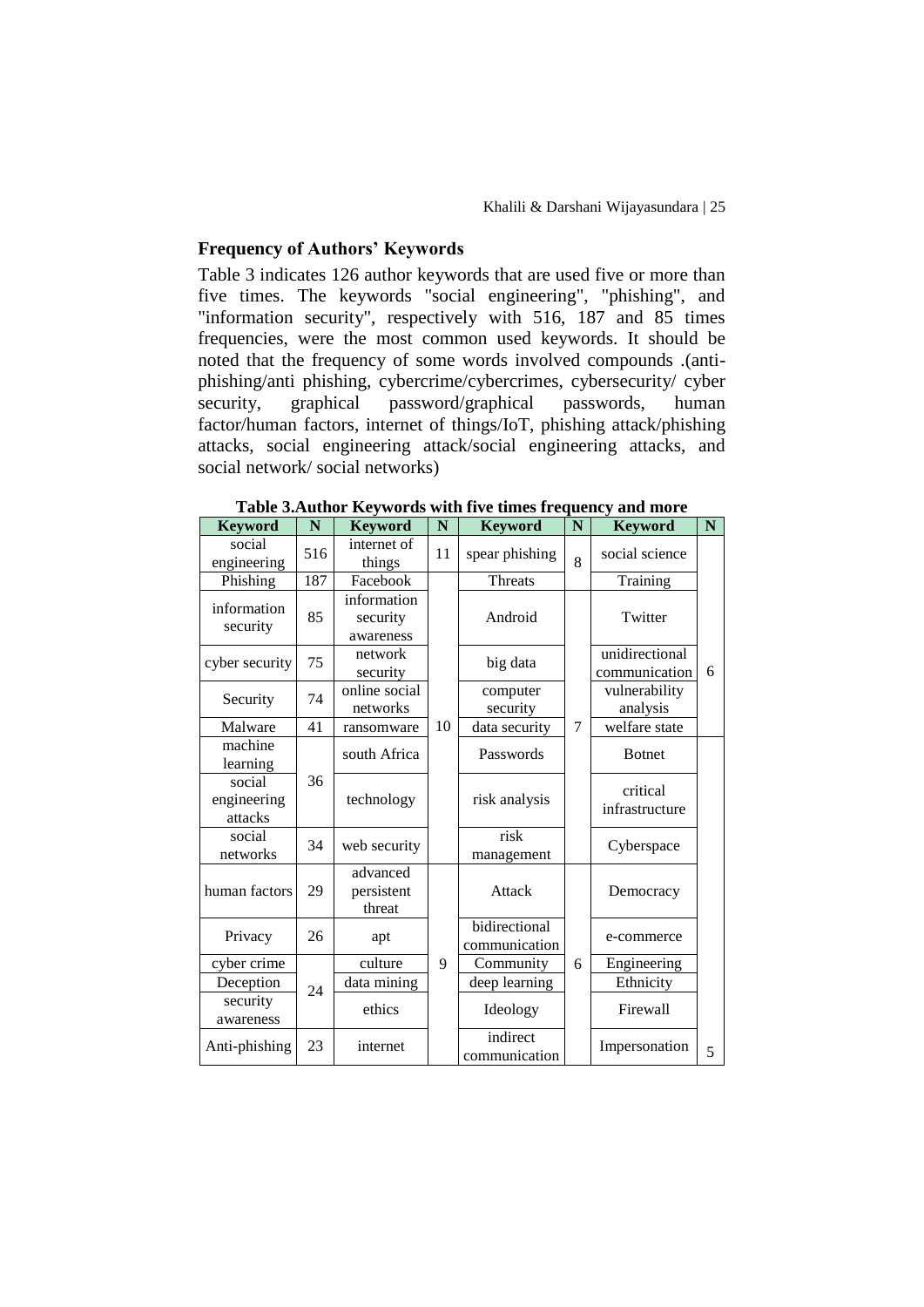26 | International Journal of Digital Content Management (IJDCM) | Vol 2 | No 4 | Winter & Spring 2022

| <b>Keyword</b>                | N  | <b>Keyword</b>         | N | <b>Keyword</b>                                     | $\mathbf N$ | <b>Keyword</b>                               | $\mathbf N$ |
|-------------------------------|----|------------------------|---|----------------------------------------------------|-------------|----------------------------------------------|-------------|
| vulnerability/                | 20 | intrusion              |   | information                                        |             | industrial                                   |             |
| vulnerabilities               |    | detection              |   | assurance                                          |             | control systems                              |             |
| Authentication                | 19 | persuasion             |   | insider threat                                     |             | Information                                  |             |
| Spam                          | 18 | phishing<br>detection  |   | Migration                                          |             | information<br>security culture              |             |
| identity theft                | 17 | risk                   |   | Nationalism                                        |             | Neoliberalism                                |             |
| Trust                         | 15 | cryptography           |   | physical<br>security                               |             | neural network                               |             |
| Education                     |    | detection              |   | Race                                               |             | Participation                                |             |
| social media                  | 14 | development            |   | Research                                           |             | Personality                                  |             |
| Fraud                         | 13 | email                  |   | Scada                                              |             | Religion                                     |             |
| phishing<br>attacks           |    | encryption             |   | Science                                            |             | risk assessment                              |             |
| social<br>networking<br>sites | 12 | hacking                |   | shoulder surfing                                   |             | Simulation                                   |             |
| Awareness                     |    | modernity              | 8 | Singapore                                          |             | social<br>engineering<br>attack<br>framework |             |
| Classification                | 11 | penetration<br>testing |   | social<br>engineering<br>attack detection<br>model |             | social<br>marketing                          |             |
| cloud<br>computing            |    | pharming               |   | social<br>networking                               |             | Taxonomy                                     |             |
| graphical<br>passwords        |    | psychology             |   | social<br>psychology                               |             | Technocracy                                  |             |

# **Association Between Keyword Occurrence and TLS**

TLS indicates the number of documents in which two keywords occur together. Using Spearman ratio, the association between keyword occurrence and TLS, as presented in table 4, is a positive and significant relationship  $(r=.700)$ . It means the keywords that occur more have higher TLS value.

|  | Table.4 Correlation between keyword occurrence and TLS |
|--|--------------------------------------------------------|
|--|--------------------------------------------------------|

|                            | <b>TLS</b>                     |          |
|----------------------------|--------------------------------|----------|
|                            | <b>Correlation Coefficient</b> | $.700**$ |
| <b>Keyword occurrences</b> | Sig. (2-tailed)                | .000     |

\*\*. Correlation is significant at the 0.01 level (2-tailed).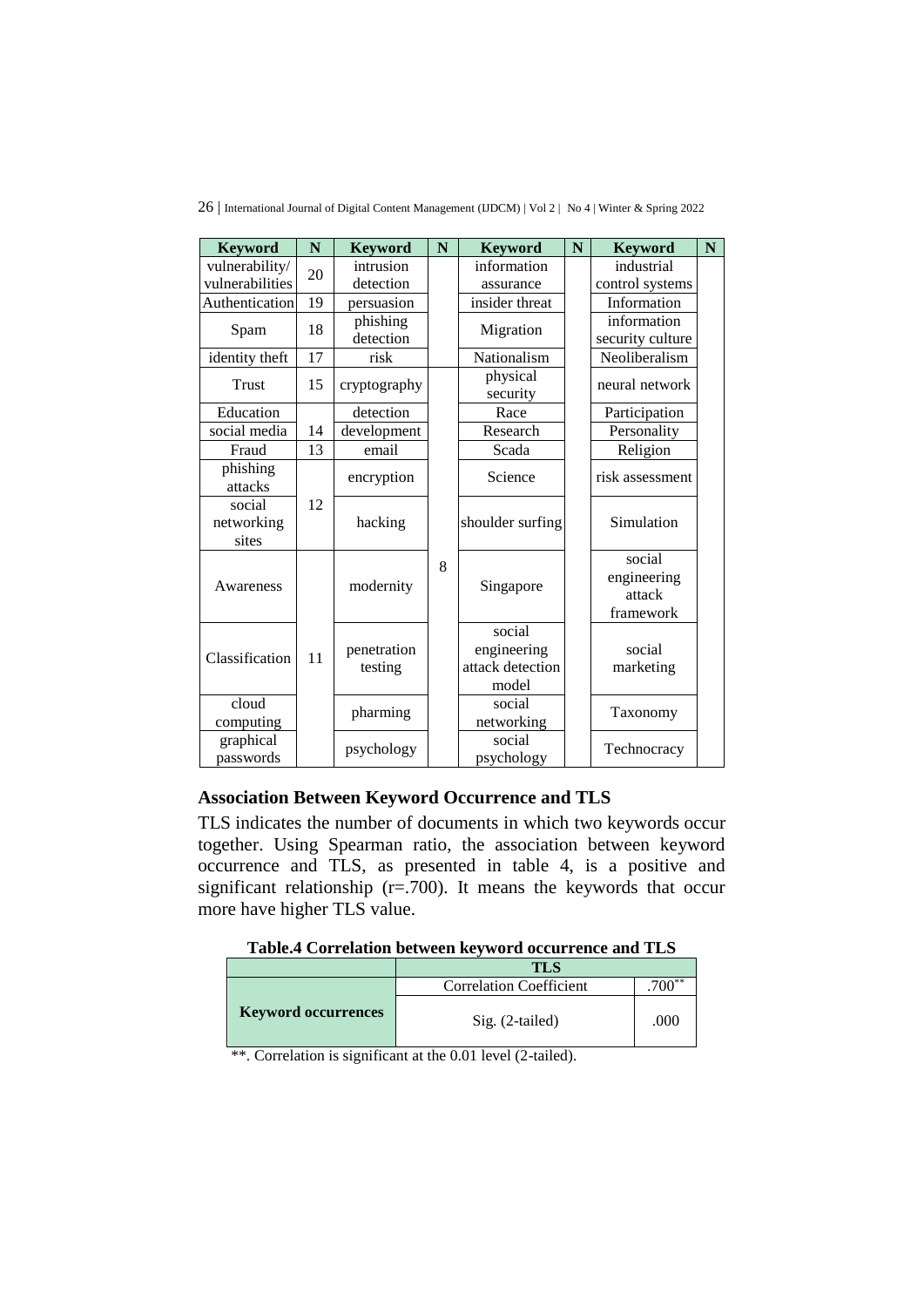### **Zipf's Law**

Furthermore, compatibility of keywords' frequency with Zipf's Law was analyzed. The figure 6 indicates the rank and frequency of keywords; due to the wide range of keywords with low frequency, only the keywords with fifteen frequencies and more were considered to be checked with Zipf's Law. The most frequent word here "social engineering" should be twice as frequent as the second popular word, three times as frequent as the third popular words and so on. As seen in the figure, data does not conform to Zipf's Law. However with excluding "social engineering" and considering "phishing" as the most frequent keyword, it almost is twice as frequent as "information security".



**Figure 6. Frequency of keywords based on Zipf's Law**

#### **Centrality Measures**

Top 10 authors, based on centrality measures (degree, betweenness and closeness), are presented in table 5. As the data of table shows Kumar has the highest number of links with other authors; this author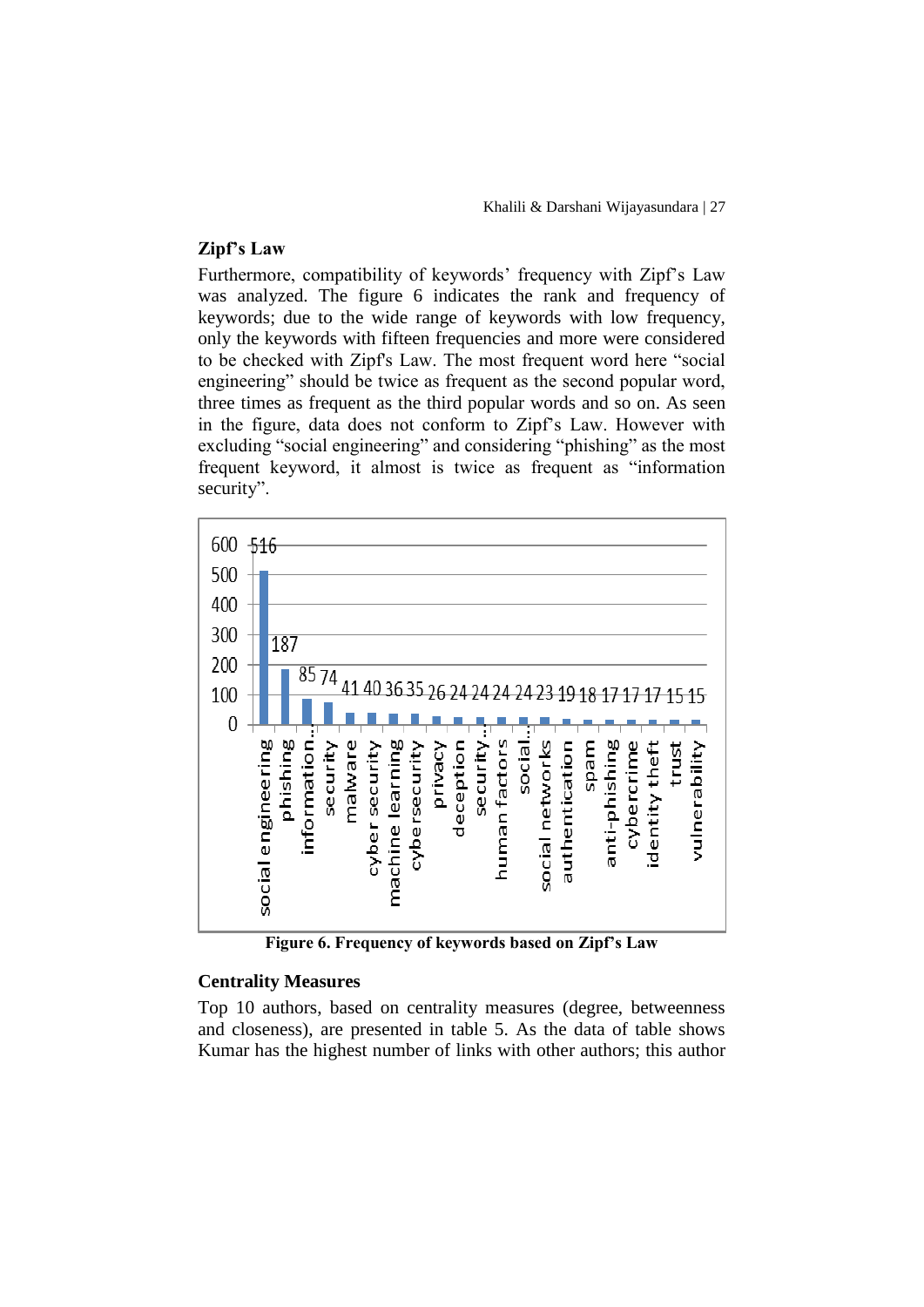is among top 10 based on closeness centrality. Based on betweenness and closeness Li is in the first rank; this author acts as a hub in network and links two sections of it. It should be noted that authors with degree 17 were 17 cases and in the table only names of nine of them have been mentioned. Six top authors, based on betweenness and closeness, are in bold color in the table.

| <b>Author</b>          | <b>Degree</b> | <b>Author</b>   | <b>Betweenness</b> | <b>Author</b>   | <b>Closeness</b> |
|------------------------|---------------|-----------------|--------------------|-----------------|------------------|
| Kumar V.               | 25            | Li B.           | .004403            | Li B.           | .032045          |
| Asai Y.                | 17            | Wang Y.         | .004271            | LuL             | .031000          |
| <b>Bhardwaj</b>        | 17            | Lu L.           | .003787            | Perdisci R.     | .030340          |
| Bhattach A.            | 17            | Kirda E.        | .003406            | Wang Y.         | .028905          |
| <b>Brahmach</b><br>AS. | 17            | Perdisci R.     | .002952            | Li K.           | .028238          |
| Ghosh S.               | 17            | Antonaka<br>KM. | .002421            | Neashitt C.     | .028238          |
| Jain A.                | 17            | Chen Y.         | .001547            | Singh K.        | .028145          |
| Kitano H.              | 17            | Zhang Y.        | .001498            | Kirda E.        | .026654          |
| Matsuoka Y.            | 17            | Liu L.          | .001424            | Kumar V.        | .026000          |
| Mondal A.              | 17            | Huang H.        | .001111            | Antonaka<br>KM. | .025694          |

**Table 5.Top Central Authors**

In order to find out whether there is any association between centrality measures, Spearman test was used. The results indicate a positive and significant association between three indictors. The relationship between closeness and degree (r= .871) was higher than the associations of other indicators (Table 6).

| Tuble of Dipenthium 5 The Tell centrum ( incubated |                                |          |  |  |  |
|----------------------------------------------------|--------------------------------|----------|--|--|--|
|                                                    | <b>Correlation Coefficient</b> | $.254**$ |  |  |  |
| <b>Betweenness &amp; closeness</b>                 | Sig. (2-tailed)                | .000     |  |  |  |
|                                                    | <b>Correlation Coefficient</b> | $.871**$ |  |  |  |
| <b>Closeness &amp; degree</b>                      | Sig. (2-tailed)                | .000     |  |  |  |
|                                                    | <b>Correlation Coefficient</b> | $.259**$ |  |  |  |
| Betweenness & degree                               | Sig. (2-tailed)                | .000     |  |  |  |

**Table 6. Spearman's rho for centrality measures**

\*\*. Correlation is significant at the 0.01 level (2-tailed).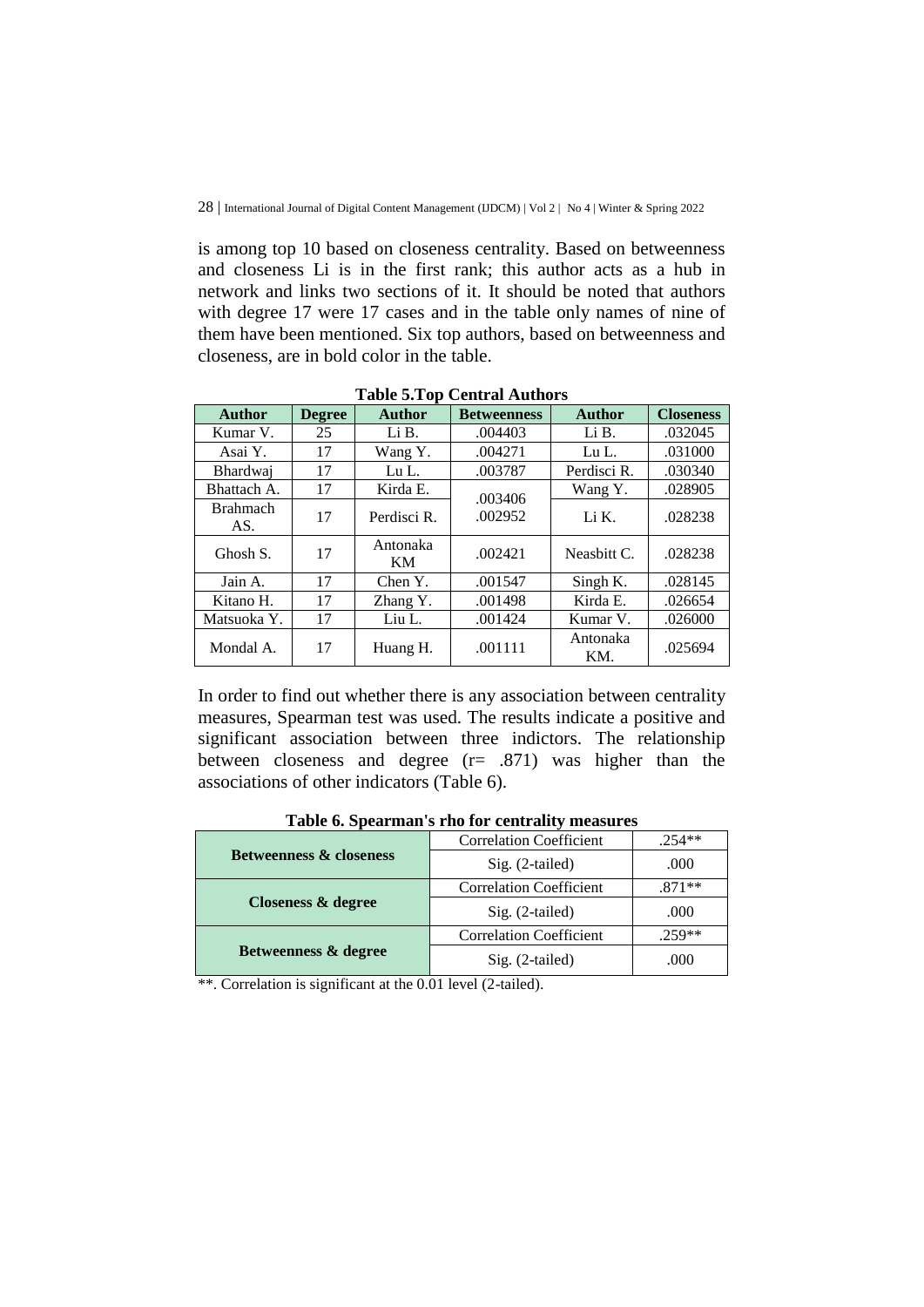#### **Discussion**

In the  $21<sup>st</sup>$  century knowledge is a crucial factor in societies. At present, many of us are using social networking sites to maintain social relationships and exchange data. Knowingly or unknowingly, we exchange our personal and private information through this social networking. Attackers target this human weakness. Manipulation of human trust to obtain information and get monetary gains or other benefits through that information is called social engineering. Due to the worldwide spread of social engineering, there is a necessity to know about the efforts in scientific communities in this area. The present study aims to analyze social engineering publications indexed in Scopus from 1926 to August 2020.

Out of four formats (journal paper, conference paper, book and book chapter) studied in the present study, most published documents were papers, especially journal papers. Nonetheless, Firdaus et al., (2019) in their bibliometric study pertaining to blockchain research, found that researchers were most interested to publish their work in conference rather than journal or in book form. It seems that the conferences are the first channel for the researchers to disseminate their new ideas. Authors have published many documents in English; as the English language has the most scientific audience, the result is rational. For 73 years, from 1926 to 1999, only 172 papers were published on social engineering. Steadily during the subsequent years, the number of publications has increased. In line with this finding, Persson et al., (2004) reported a growth in the number of papers over the years.

The top three sources for publishing social engineering outlets were from computer areas. The top three subject areas for publishing social engineering documents were computer science, social science, and engineering. Subject relevance of social engineering documents with 25 areas indicates that researchers from different domains were interested in researching this area.

Majority of papers (859) had only one author. However, 1135 out of 1994 documents were written by more than one author; many researchers tended to collaborate with other researchers. Based on the present study's finding, one of the main co-authorship patterns in this area seems to be one author. As mentioned above CC is a measure of collaborative strength in a discipline and ranges between 0 and 1. In the present study, the quantity of the CC was also a sign of a tendency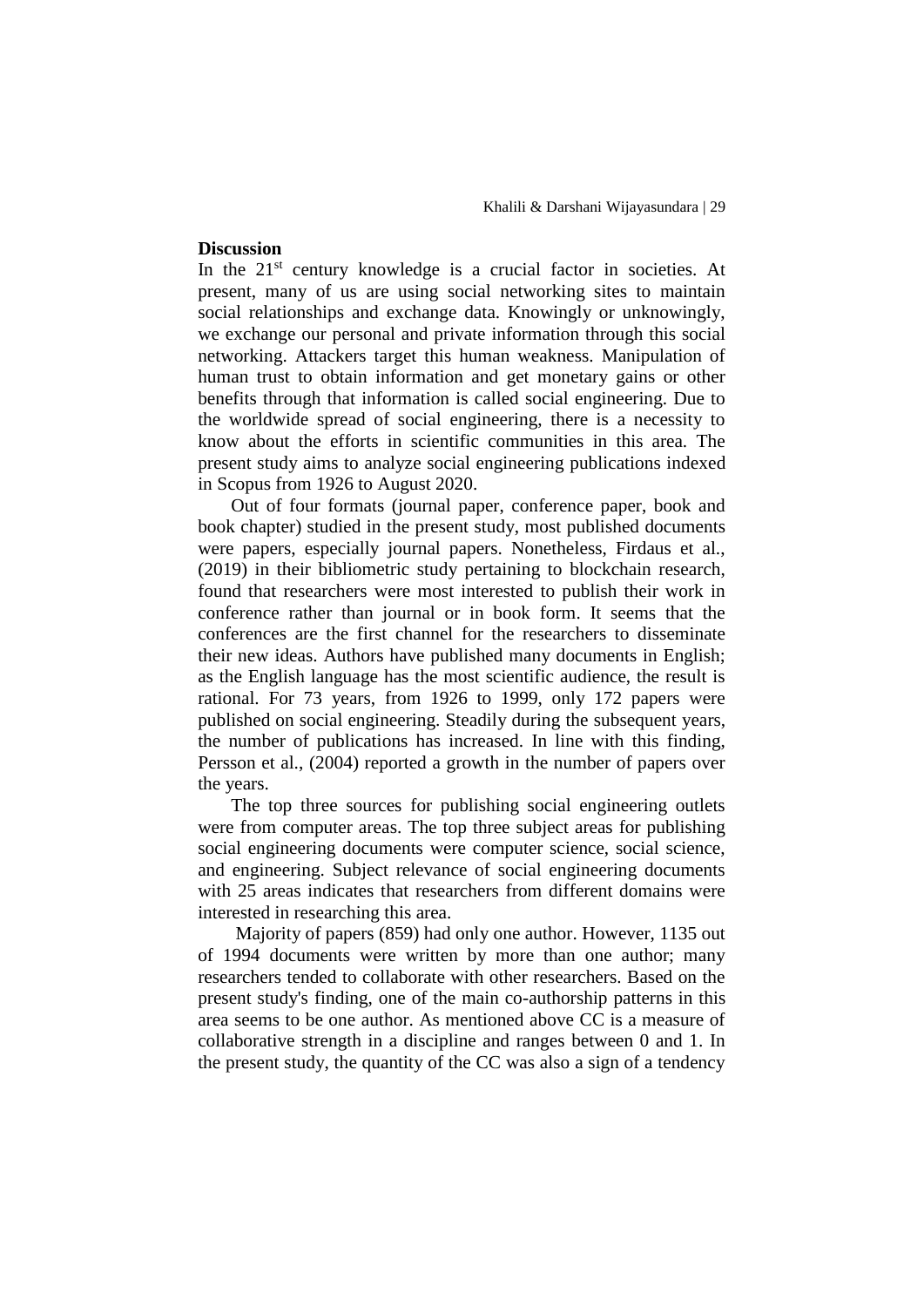toward single author in this domain. Researchers of the present study tested an assumption to know whether the authorship pattern has changed during recent years. Spearman test indicates a significant and positive correlation between the number of authors per paper and the publication year. It means the number of authors per paper during recent years has increased; in other words, it seems researchers in the early years of the emergence of the idea of social engineering had primarily published single-author papers. In recent years, the publishing pattern has changed to more than one author. In line with the findings of this study, previous studies (Bharvi et al., 2003; Glanzel & Schubert, 2004; Persson et al., 2004; Kronegger et al., 2011; Henriksen, 2018) have also reported an increased tendency for co-authorship among researchers. As Persson et al., (2004) concluded, the interpretation of this tendency probably is the change in the patterns of scientific communication and collaboration in the last two decades.

Based on the study's findings, 1994 documents on social engineering were written by 3672 authors and in 100 countries. The top three researchers, based on the number of documents, were Mouton F., Venter H.S., and Algarni A. and Korda E. together in the third rank. The top three researchers based on the number of citations were Kruegel C., Kumaragruru P. and Kirda E. with 324, 275, and 274 citations. The mentioned researchers are top and core nodes of coauthorship networks in the social engineering area. Without these core nodes, the co-authorship network will disintegrate.

The top three countries based on the number of citation were respectively the USA, UK and Canada; also the top three countries based on the number of documents were the USA, UK and India respectively; moreover, the USA, UK and Germany were the top three countries based on TLS. It signifies these leading countries have a crucial role in co-authorship networks of the social engineering area. The study concludes that without these elite researchers and countries, the co-authorship networks will disintegrate. In line with these findings, Firdaus et al., (2019) in a bibliometric study, indicated that the most active country in blockchain publication was the USA. Also the finding of a bibliometric study on android malware research by Mat et al., (2020) revealed that the USA and India had the highest publication respectively. Furthermore, in the present study the top 10 highly cited countries were the USA, UK, Canada, Australia, India,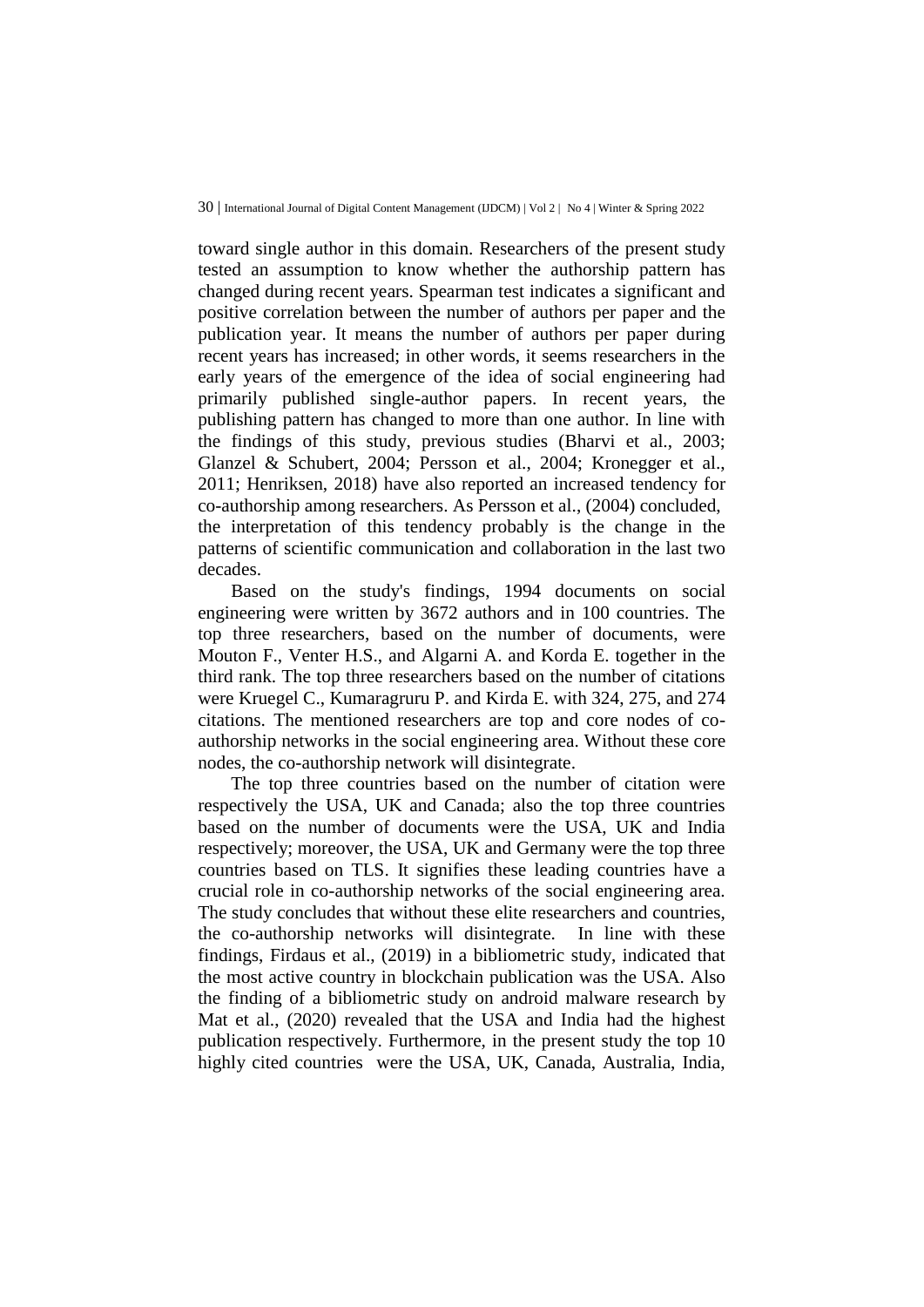South Africa, Austria, Germany, Netherlands and France. Also, Bahrami & Rouzbahani (2021) in their bibliometric study indicated that Germany, China, and Italy were the leading and foremost countries in having done significant research into cyber security of smart manufacturing. It should be noted that, based on country ranking in terms of citation on Scimago from 1996 to 2020, all of the mentioned countries except South Africa, Austria and Italy were among highly cited countries; however, Italy, based on 2020 report of this site, was in the fifth rank (Scimago, 2020); it signifies that some countries are in the vanguard in most scientific fields.

Furthermore, the findings regarding core authors and core countries are compatible with Structural Hole theory. The theory developed by Ronald Stuart Burt in 1992 and indicates that nodes occupying the bridging positions between different groups have advantages since they control the key information diffusion paths (Lin et al., 2021) in the co-authorship network.

Based on the results of Spearman test, the study concludes that with the increasing number of documents per country, the number of citations and the rate of TLS have increased. This situation means that the leading countries, based on the number of published documents, citations and TLS, are in a good position in co-authorship network.

In the co-authorship network, centrality measures (degree, betweenness and closeness) are used to understand the patterns of connection and communication between authors. Based on findings, in terms of degree centrality, Kumar had the most ties to other authors in the co-authorship network. Based on betweenness and closeness, Li was the top key author; this author acts as a hub in network and links two sections of the network. Li was the most influential author in the network, the one who controls the flow of information between most others. Furthermore, although the relationship between three centrality indictors was positive and significant, the relationship between closeness and degree was higher than associations of other indicators. This means the authors who are close to all the other authors in a network and authors who are on shortest paths between pairs of authors have stronger relationship. This finding agrees with the finding of Meghanathan (2016) that showed based on Spearman correlation, there was a very strong and positive association between the degree and closeness centralities. Also Valente et al. (2008) has reported strong correlations among the centrality measures.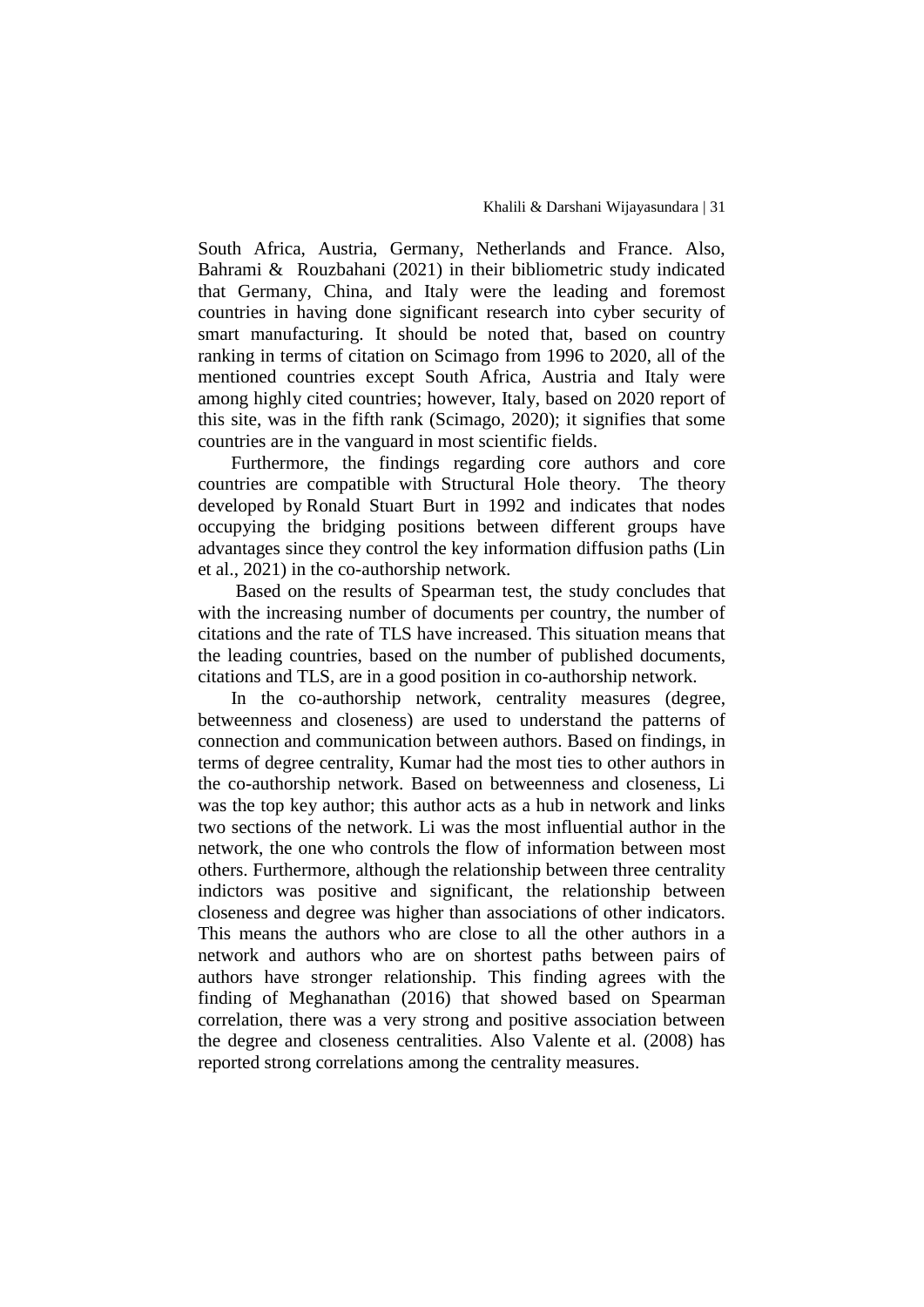The researchers' most common keywords were social engineering, phishing, and information security. The frequent keywords in social engineering research may help experts design a better taxonomy in this area. Based on findings, the keywords frequency was not compatible with Zipf's Law. In line with this finding, previous bibliometric studies (Sahoo & Bhui; Ciftci et al., 2016) were not fitted with Zipf's Law. While Corral et al., (2015) found that the frequency of keywords in a very long text matched with Zipf's Law. Likewise, Robles (2019), in categorizing websites keywords, after removing the low frequency keywords got better fitness with Zipf's Law.

#### **Conclusion**

There was an increase in the number of publications during the years. The co-authorship pattern gradually has changed from single author to multi-author over the years. Despite the role of researchers from 100 countries to publish in social engineering area, the researchers from Germany, Canada, India, UK and the US were more productive, especially the US and the UK are more influential in terms of number of citations and documents. These leading and central countries have critical roles in information flow on the s co-authorship networks of social engineering area. Furthermore, it seems that a small sample of keywords will not properly follow the Zipf's distribution.

Readers should take into account that in the present study the main query was replied using only "social engineering" term in database and the other equivalent and synonym words were not included.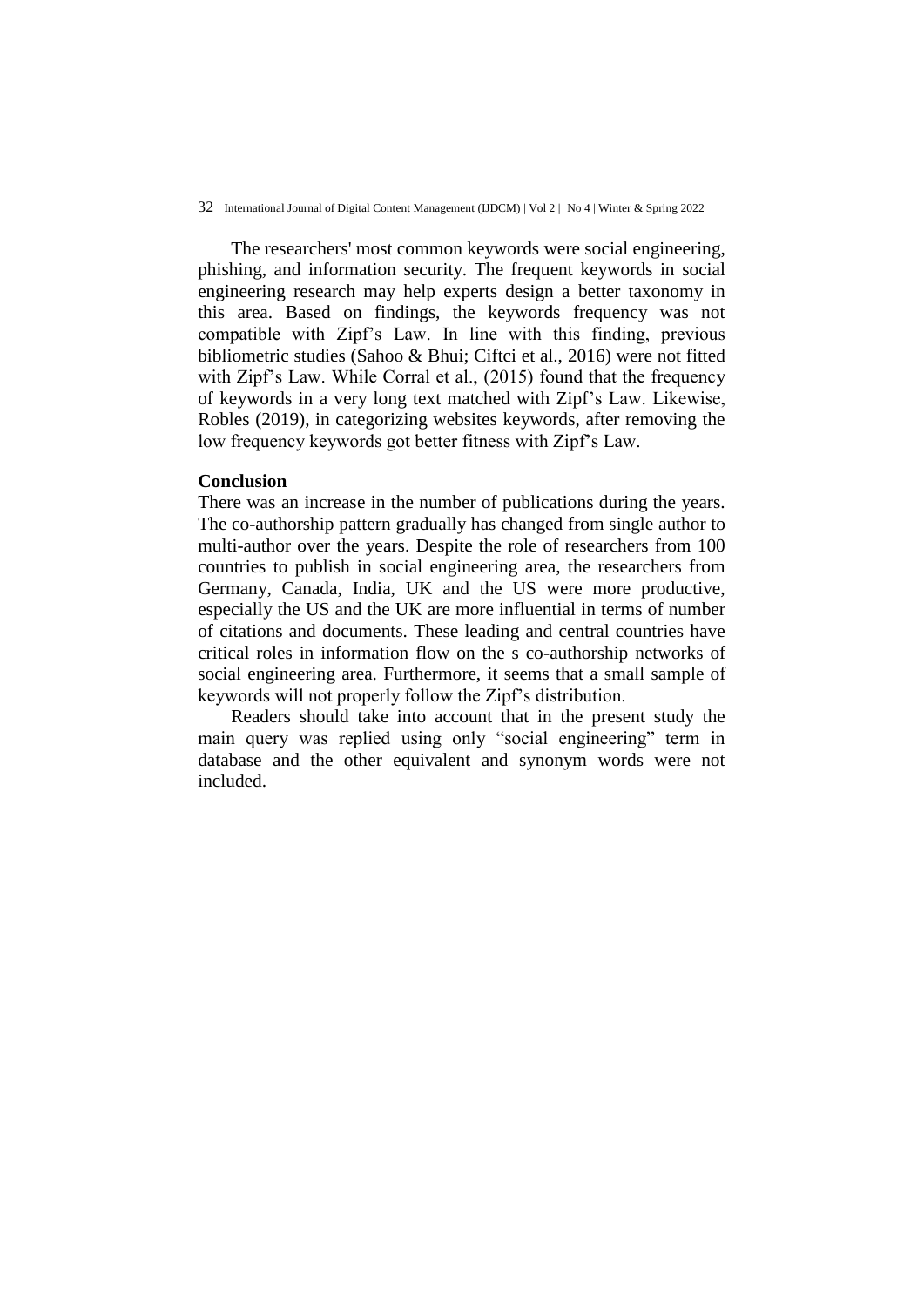#### **Reference**

- Ajiferuke, I., Burell, Q. & Tague, J. (1988). Collaborative coefficient: A single measure of the degree of collaboration in research. *Scientometrics*, 14 (5), 421-433.<https://doi.org/10.1007/BF02017100>
- Arana, M. (2017). How much does a cyberattack cost companies? *Open Data Security*, retrieved from:https://opendatasecurity.co.uk/howmuch-does-a-cyberattack-cost-companies/
- Bharvi, D., Garg, K., & Bali, A. (2003). Scientometrics of the International Journal Scientometrics. *Scientometrics*, 56(1), 81– 93[.doi:org/10.1023/A:1021950607895.](https://doi.org/10.1023/A:1021950607895)
- Bahrami A.H. & Rouzbahani H.M. (2021) Cyber Security of Smart Manufacturing Execution Systems: A Bibliometric Analysis. In: Karimipour H., Derakhshan F. (eds) *AI-Enabled Threat Detection and Security Analysis for Industrial IoT*(pp. 105-119). Springer, Cham. https://doi.org/10.1007/978-3-030-76613-9\_6
- Chen, C. (2018). Visualizing and exploring scientific literature with Citespace: An introduction. In Proceedings of the 2018 Conference on Human Information Interaction & Retrieval (pp. 369-370). <https://doi.org/10.1145/3176349.3176897>
- Ciftci, S.K., Danisman, S., Yalcin, M., Tosuntas, S.B., Ay, Y., Sölpük, N. & Karadag, E. (2016). Map of Scientific Publication in the Field of Educational Sciences and Teacher Education in Turkey: A Bibliometric Study. *Educational Sciences: Theory and Practice*, 16(4), 1097-1123.
- Corral, A., Boleda, G., & Ferrer-i-Cancho, R. (2015). Zipf's law for word frequencies: Word forms versus lemmas in long texts. *PloS one*, 10(7), e0129031.<https://doi.org/10.1371/journal.pone.0129031>
- Duff, A. S. (2005). Social Engineering in the Information Age. *The Information Society: An International Journal*, 21(1), 67 - 71. <https://doi.org/10.1080/01972240590895937>
- Firdaus, A., Ab Razak, M. F., Feizollah, A., Hashem, I. A. T., Hazim, M., & Anuar, N. B. (2019). The rise of "blockchain": bibliometric analysis of blockchain study. *Scientometrics*, 120(3), 1289-1331. <https://doi.org/10.1007/s11192-019-03170-4>
- Gao, W. & Kim, J. (2007). Robbing the cradle is like taking candy from a baby. In *Proceedings of the Annual Conference of the Security Policy Institute (GCSPI)* (Vol. 4, pp. 23-37).
- Glanzel, W. & Schubert, A. (2004). Analysing scientific networks through co-authorship. Moed, H. F., Glanzel, W. and Schmoch, U. (Eds.), *Handbook of quantitative science and technology research,* Springer, Dordrecht, 257-276. [https://doi.org/10.1007/1-4020-2755-9\\_12](https://doi.org/10.1007/1-4020-2755-9_12)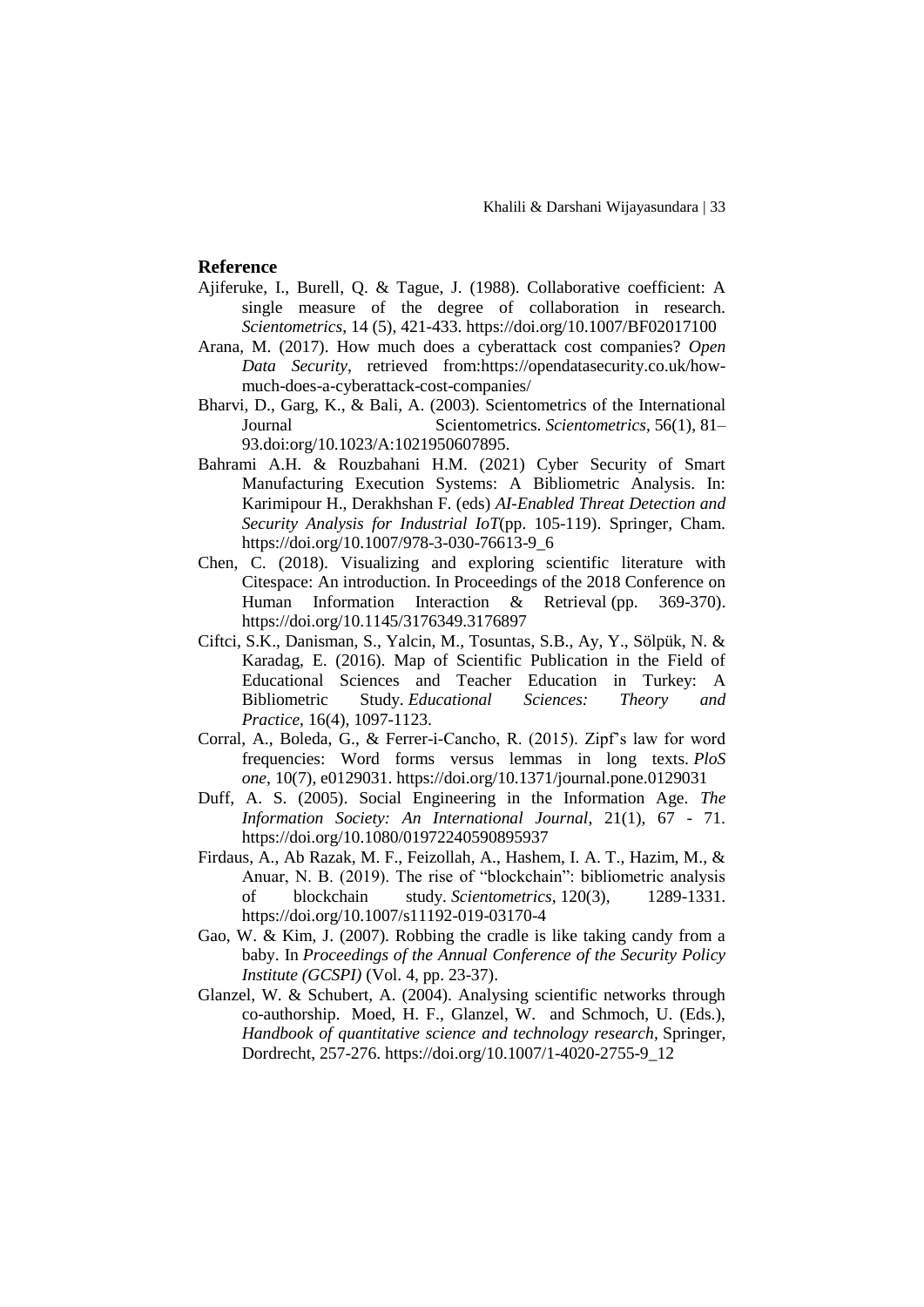- Greavu-Serban, V. & Serban, B. (2014). Social engineering a general approach. *Informatica Economica*, 18(.2), 5-14. <https://doi.org/10.12948/issn14531305/18.2.2014.01>
- Grobman, S. & Cerra, A. (2016). Cybersecurity's Second Wind. In *The Second Economy*, Apress, Berkeley, CA., pp.175-189. [https://doi.org/10.1007/978-1-4842-2229-4\\_10](https://doi.org/10.1007/978-1-4842-2229-4_10)
- Hadnagy, C. (2011). *Social Engineering: The Art of Human Hacking*, Indianapolis: Wiley.
- Hansson, S. O. (2006). A note on social engineering and the public perception of technology. *Technology in Society*, 28(3), 389-392. <https://doi.org/10.1016/j.techsoc.2006.06.006>
- Heartfield, R. & Loukas, G. (2015). A taxonomy of attacks and a survey of defence mechanisms for semantic social engineering attacks, ACM *Computing Surveys (CSUR),* 48(3), 1-39. <https://doi.org/10.1145/2835375>
- Henriksen, D. (2018). What factors are associated with increasing coauthorship in the social sciences? A case study of Danish Economics and Political Science. Scientometrics, 114(3), 1395-1421. <https://doi.org/10.1007/s11192-017-2635-0>
- Huber, M., Kowalski, S., Nohlberg, M., & Tjoa, S. (2009). Towards automating social engineering using social networking sites. In International *Conference on Computational Science and Engineering* (Vol. 3, pp. 117-124). IEEE, retrieved from:
- [https://d1wqtxts1xzle7.cloudfront.net/51931971/Towards\\_Automating\\_Soci](https://d1wqtxts1xzle7.cloudfront.net/51931971/Towards_Automating_Social_Engineering_Us20170225-6273-1di1smr.pdf?1488035676=&response-content-disposition=inline%3B+filename%3DTowards_automating_social_engineering_us.pdf&Expires=1615039183&Signature=fHK2M0MHjZlcvgK8tNA0PlbtHQyYod~~TqijOLULEGkJBQAWYRcufSGVDvGdohCH5pGD~B5FohkXR99MQptgnLDPEu9mktMDFzeUhyMjXE1sLyUbcGOCiWAqOu1WcaO-7bykTlkddh97j4afpmvujKib6~U27~rZ4Ghy-Lq5AVh2vsJkYT2qAnPpsTX6YabmgO0Ts5aHcPQNtxoFWl94lLKZ6eKahMiVsV3LiW~q5J2LkZkyKwXDdWYXJUhhdEuGQsPE09NKUnAVRXRvGk198gCsQ-0JGASdkeWfiMpGopWhJx~LSRG5VyXueBbk-akHqOjVjxwc8FSf6JKzuZynGw__&Key-Pair-Id=APKAJLOHF5GGSLRBV4ZA) [al\\_Engineering\\_Us20170225-6273-1di1smr.pdf.](https://d1wqtxts1xzle7.cloudfront.net/51931971/Towards_Automating_Social_Engineering_Us20170225-6273-1di1smr.pdf?1488035676=&response-content-disposition=inline%3B+filename%3DTowards_automating_social_engineering_us.pdf&Expires=1615039183&Signature=fHK2M0MHjZlcvgK8tNA0PlbtHQyYod~~TqijOLULEGkJBQAWYRcufSGVDvGdohCH5pGD~B5FohkXR99MQptgnLDPEu9mktMDFzeUhyMjXE1sLyUbcGOCiWAqOu1WcaO-7bykTlkddh97j4afpmvujKib6~U27~rZ4Ghy-Lq5AVh2vsJkYT2qAnPpsTX6YabmgO0Ts5aHcPQNtxoFWl94lLKZ6eKahMiVsV3LiW~q5J2LkZkyKwXDdWYXJUhhdEuGQsPE09NKUnAVRXRvGk198gCsQ-0JGASdkeWfiMpGopWhJx~LSRG5VyXueBbk-akHqOjVjxwc8FSf6JKzuZynGw__&Key-Pair-Id=APKAJLOHF5GGSLRBV4ZA) (6 December 2020). <https://doi.org/10.1109/CSE.2009.205>
- Ivaturi, K. & Janczewski, L. (2011). A taxonomy for social engineering attacks. In *International Conference on Information Resources Management*, pp. 1-12. Centre for Information Technology, Organizations, and People, retrieved from: [https://aisel.aisnet.org/cgi/viewcontent.cgi?article=1015&context=con](https://aisel.aisnet.org/cgi/viewcontent.cgi?article=1015&context=confirm2011) [firm2011.](https://aisel.aisnet.org/cgi/viewcontent.cgi?article=1015&context=confirm2011) (27 October 2019).
- Kalnin, R., Purin, J. & Alksnis, G. (2017). Security evaluation of wireless network access points. *Applied Computer Systems*, 21(1), 38–45. <https://doi.org/10.1515/acss-2017-0005>
- Kronegger, L., Ferligoj, A., & Doreian, P. (2011). On the dynamics of national scientific systems. *Quality & Quantity*, *45*(5), 989-1015. doi: 10.1007/s11135-011-9484-3.
- Laribee, L. (2006). *Development of methodical social engineering taxonomy project*. Naval Postgraduates School Monterey CA., retrieved from: [http://handle.dtic.mil/100.2/ADA457544.](http://handle.dtic.mil/100.2/ADA457544) (27 October 2019).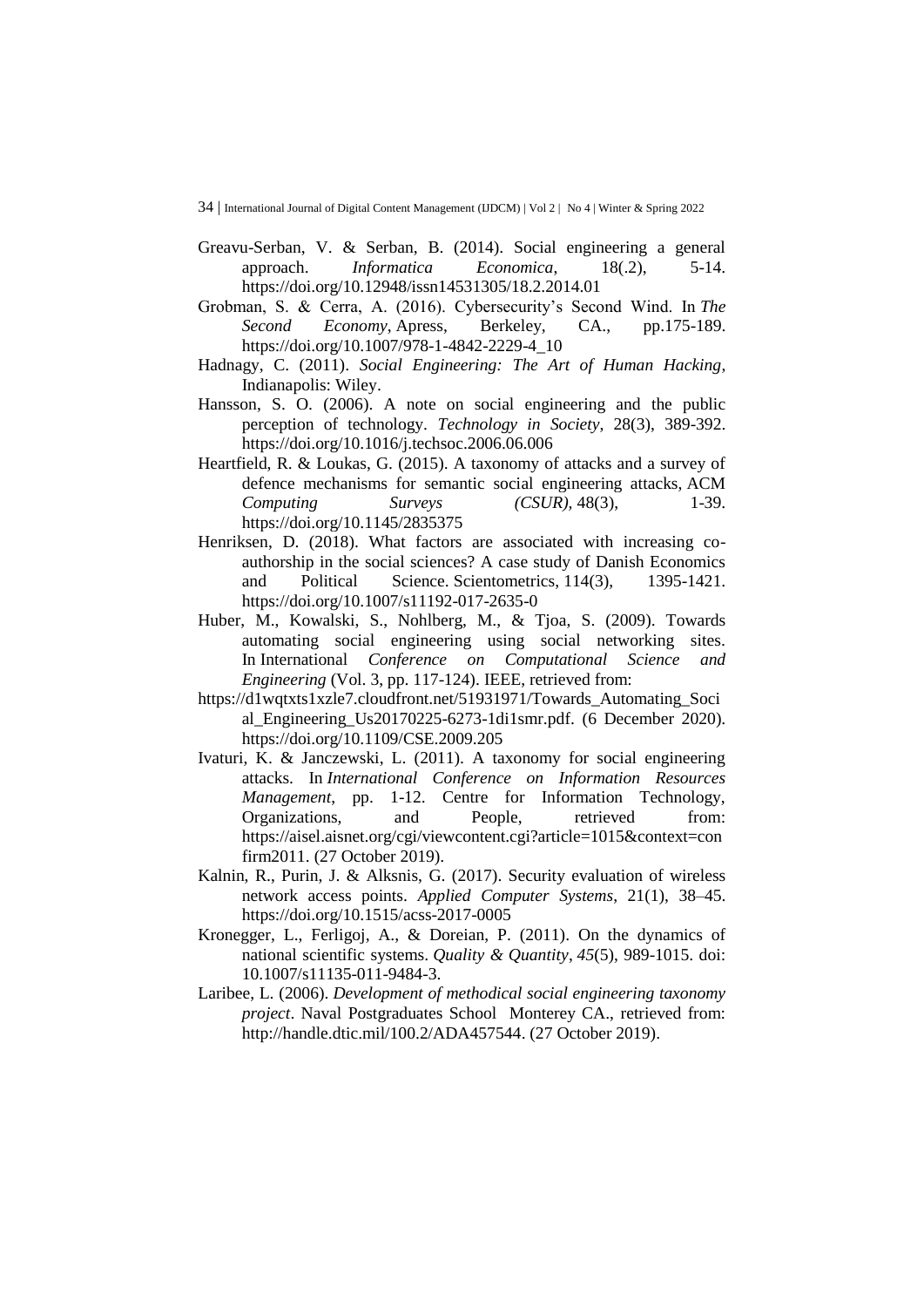- Lee, Y.C., Chen, C. & Tsai, X.T. (2016). Visualizing the knowledge domain of nanoparticle drug delivery technologies: a scientometric review. *Applied* Sciences, 6(1), 11. <https://doi.org/10.3390/app6010011>
- Lineberry, S. (2007). The human element: The weakest link in information security. *Journal of Accountancy*, 204(5)44.
- Lin, Z., Zhang, Y., Gong, Q., Chen, Y., Oksanen, A., & Ding, A. Y. (2021). Structural Hole Theory in Social Network Analysis: A Review. *IEEE Transactions on Computational Social Systems*, doi: 10.1109/TCSS.2021.3070321.
- Mat, S.R.T., Ab Razak, M.F., Kahar, M.N.M., Arif, J.M., Mohamad, S. & Firdaus, A. (2021). Towards a systematic description of the field using bibliometric analysis: malware evolution. *Scientometrics*, *126*(3), 2013-2055. <https://doi.org/10.1007/s11192-020-03834-6>
- Meghanathan, N. (2016). A comprehensive analysis of the correlation between maximal clique size and centrality metrics for complex network graphs. *Egyptian Informatics Journal*, retrieved from: https://www.sciencedirect.com/science/article/pii/S111086651630030 5
- Montanez, R., Golob, E., & Xu, S. (2020). Human Cognition Through the Lens of Social Engineering Cyberattacks. *Frontiers in psychology*, 11, 1755.<https://doi.org/10.3389/fpsyg.2020.01755>
- Newman, M.E. (2001). Scientific collaboration networks. II. Shortest paths, weighted networks, and centrality. *Physical review E*, 64(1), 016132. <https://doi.org/10.1103/PhysRevE.64.016132>
- Ni, C., Sugimoto, C. & Jiang, J. (2011). Degree, Closeness, and Betweenness: Application of group centrality measurements to explore macro-disciplinary evolution diachronically. In *Proceedings of ISSI*, pp. 1-13.
- Olson, C. L. (2019). Social Engineering Attacks by the Numbers: Prevalence, Costs, & Impact. retrieved from: [https://datafloq.com/read/social-engineering-attacks-numbers](https://datafloq.com/read/social-engineering-attacks-numbers-cost/6068)[cost/6068.](https://datafloq.com/read/social-engineering-attacks-numbers-cost/6068) (4 December 2020).
- Oosterloo, B. (2020). *Managing social engineering risk: making social engineering transparent*. Master thesis, University of Twente, Nederlands, retrieved from: [https://essay.utwente.nl/59233/1/scriptie\\_B\\_Oosterloo.pdf.](https://essay.utwente.nl/59233/1/scriptie_B_Oosterloo.pdf) (23 March 2021).
- Persson, O., Glänzel, W. & Danell, R., (2004). Inflationary bibliometric values: The role of scientific collaboration and the need for relative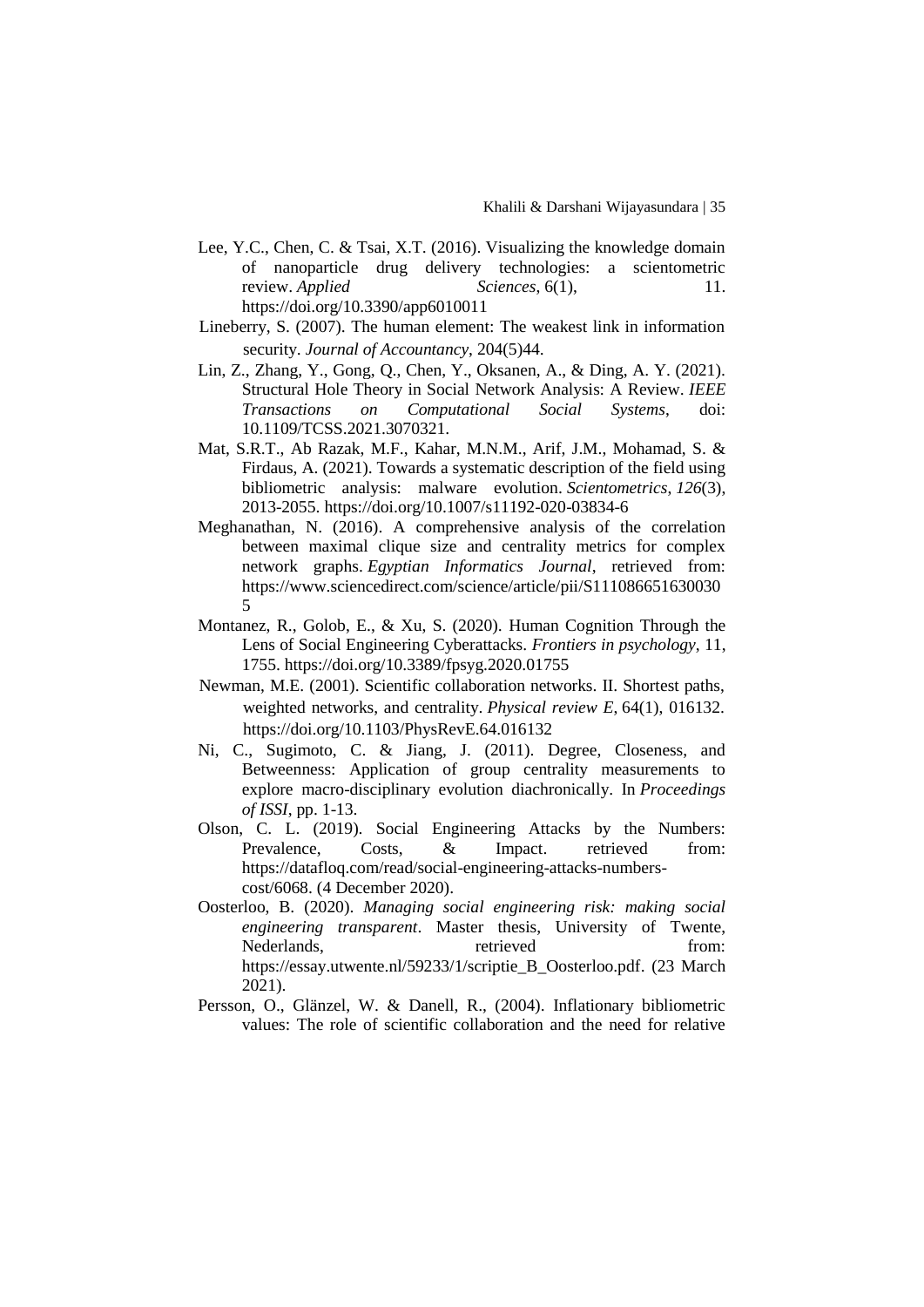indicators in evaluative studies. *Scientometrics*, 60(3), 421-432. <https://doi.org/10.1023/B:SCIE.0000034384.35498.7d>

- Priatna, T., Malyawati, D.S., Sugilar, H. & Ramdhani, M.A., (2020). Social Engineering to Establish Digital Culture in Higher Education. *Advances in Science, Technology and Engineering Systems Journal*, 5(6), 1474-1479.<https://doi.org/10.25046/aj0506177>
- Rialti, R., Marzi, G., Ciappei, C. & Busso, D. (2019). Big data and dynamic capabilities: a bibliometric analysis and systematic literature review. *Management Decision*, 57 (8), 2052- 2068. <https://doi.org/10.1108/MD-07-2018-0821>
- Robles, A. (2019). Classifying Websites Using Word Vectors and Other Techniques: An Application of Zipf's Law. Phd, California State University, Long Beach.
- Rosenblum, D. (2007). What anyone can know: The privacy risks of social networking sites. *IEEE Security & Privacy*, 5(3) 40-49. <https://doi.org/10.1109/MSP.2007.75>
- Rusch, J. (1999). The "social engineering" of Internet fraud. Paper presented at the 1999 Internet Society's INET'99 conference, San Jose CA, retrieved from: [https://vetu.pw/z4.pdf,](https://vetu.pw/z4.pdf) (1 July 2021).
- Saeed, R.A. & Shareef, S.M. (2020). Implementation of Artificial Intelligence to predict threats in social media based on user's behavior. *International Journal of Advanced Trends in Computer Science and Engineering*, 9(5),6931-6938. Retrieved from: [http://www.warse.org/IJATCSE/static/pdf/file/ijatcse10952020.pdf,](http://www.warse.org/IJATCSE/static/pdf/file/ijatcse10952020.pdf) (19 March 2021).<https://doi.org/10.30534/ijatcse/2020/10952020>
- Sahoo, S. & Bhui, T. (2018). Trend of Public library research in India: a bibliometric study. *Library Philosophy & Practice*, retrieved from: [https://core.ac.uk/download/pdf/189479386.pdf,](https://core.ac.uk/download/pdf/189479386.pdf) (18 June 2021).
- Townsend, K. (2010). The art of social engineering. *Infosecurity*, 7(4), 32- 35. [https://doi.org/10.1016/S1754-4548\(10\)70068-1](https://doi.org/10.1016/S1754-4548(10)70068-1)
- Valente, T.W., Coronges, K., Lakon, C. & Costenbader, E. (2008). How correlated are network centrality measures? *Connections (Toronto, Ont.)*, 28(1)16.
- Van Eck, N.J. & Waltman, L. (23 October, 2017). VOSviewer Manual (Manual for VOSviewer version 1.6. 5). CWTS, Leiden. Retrieved from:

https://www.vosviewer.com/documentation/Manual\_VOSviewer\_1.6. 6.pdf. (10 October 2017).

Wang, Z, Sun, L. & Zhu, H. (2020). Defining Social Engineering in Cybersecurity*. IEEE Access*, DOI: 10.1109/ACCESS.2020.2992807, retrieved from:

<https://ieeexplore.ieee.org/stamp/stamp.jsp?arnumber=9087851>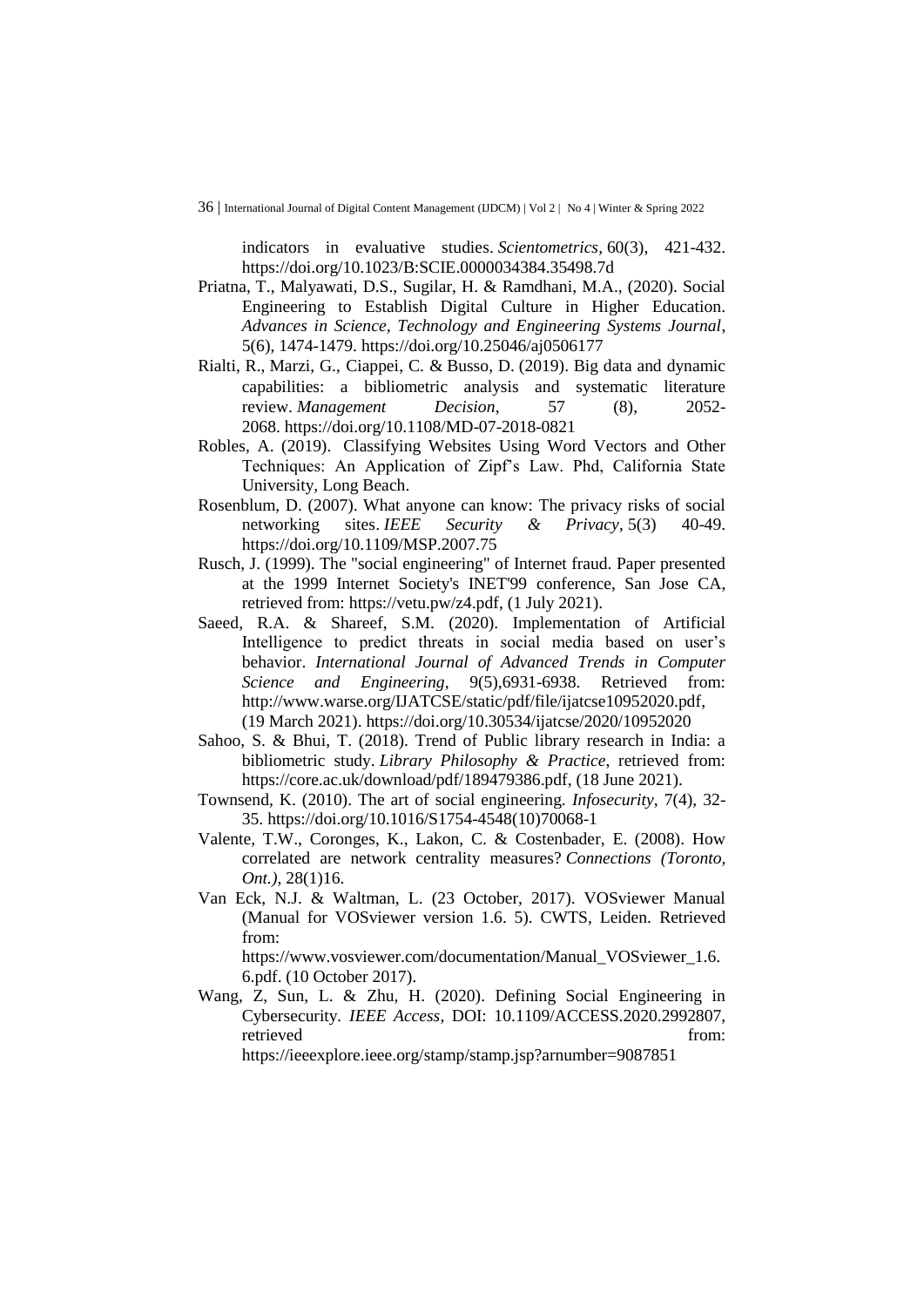Khalili & Darshani Wijayasundara | 37

| (Accessed)                                  | March | $2021$ ). |
|---------------------------------------------|-------|-----------|
| https://doi.org/10.1109/ACCESS.2020.2992807 |       |           |

Wasserman, S. & Faust, K. (1994). *Social network analysis: Methods and applications*, Cambridge university press, New York. <https://doi.org/10.1017/CBO9780511815478>

Zulkiffli, S.N.H., Zawawi, M.N.A. & Rahim, F.A. (2020). Passive and Active Reconnaissance: A Social Engineering Case Study. In *8th International Conference on Information Technology and Multimedia (ICIMU)* (pp. 138-143). IEEE. https://doi.org/10.1109/ICIMU49871.2020.9243402

**How to Cite:** Khalili, L., Darshani Wijayasundara, N. (2022). Analyzing Social Engineering Research through Co-Authorship Networks Using Scopus Database during 1926-2020, *International Journal of Digital Content Management (IJDCM)*, 2(4), 15-45.

ـــــــــــــــــــــــــــــــــــــــــــــــــــــــــــــــــــــــــــــــــــــــــــــــــــــــــــــــــــــــــــــ

DOI: 10.22054/DCM.2022.14016

 $\odot$ International Journal of Digital Content Management (IJDCM) is licensed under a Creative Commons Attribution 4.0 International License.